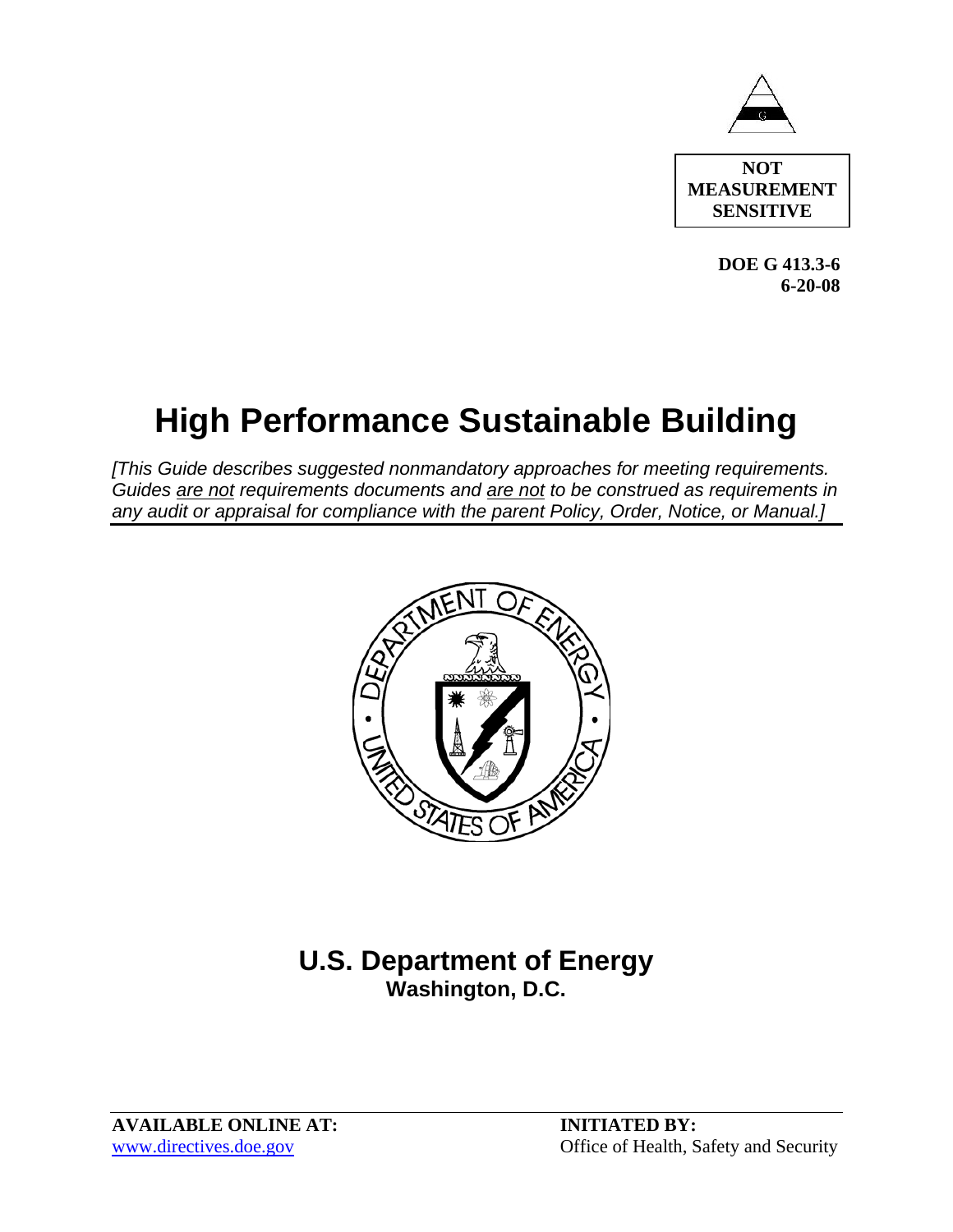DOE G 413.3-6 i (and ii) 6-20-08

## **FOREWORD**

This Department of Energy Guide is for use by all DOE elements. This Guide provides approaches for implementing the High Performance Sustainable Building (HPSB) requirements of DOE O 413.3A, *Program and Project Management for the Acquisition of Capital Assets*. DOE Guides, which are part of the DOE Directives System, provide supplemental information for fulfilling requirements contained in rules, regulatory standards, and DOE directives. Guides do not establish or invoke new requirements nor are they substitutes for requirements.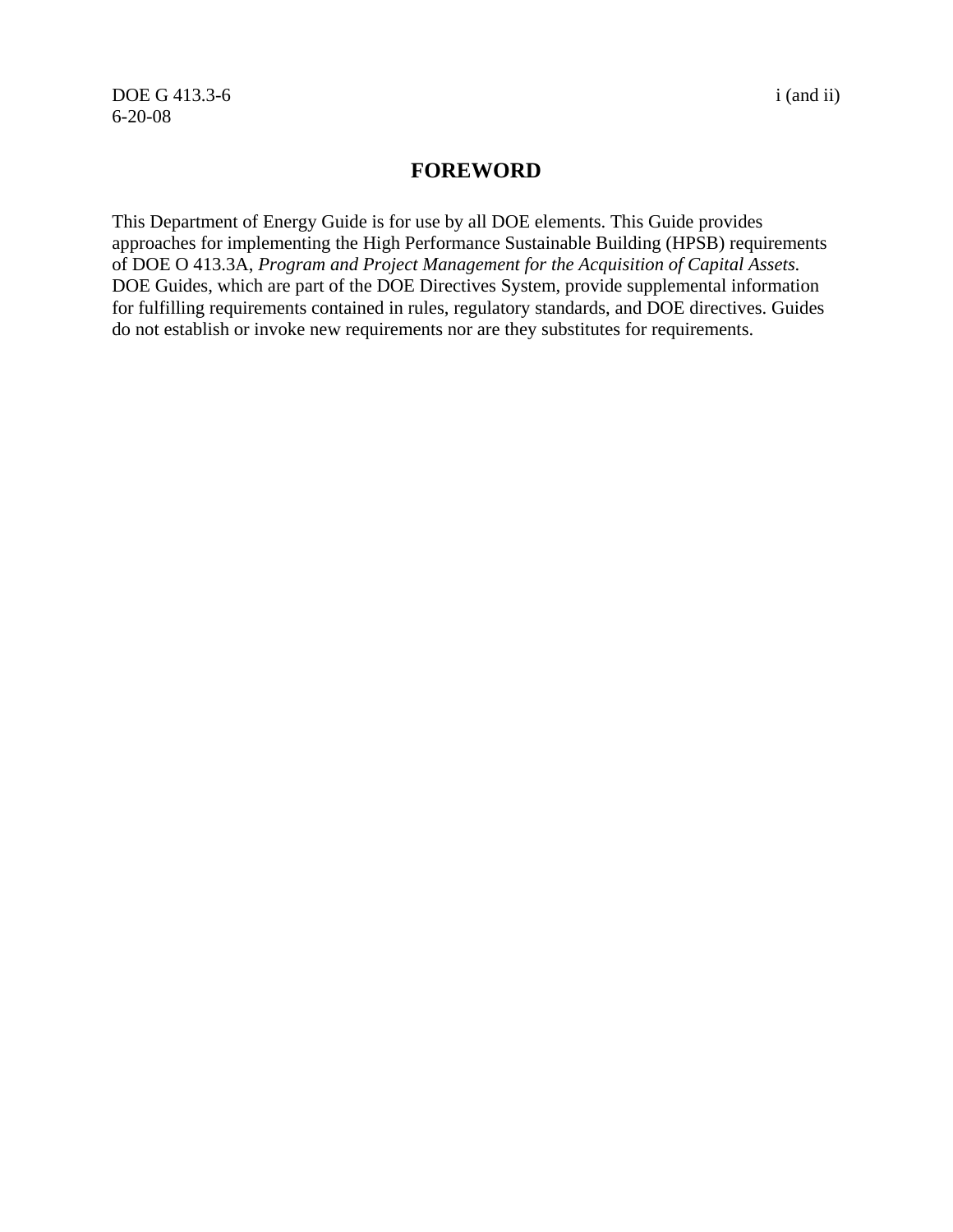## **TABLE OF CONTENTS**

| $A_{\cdot}$                                                                                                                                         |                                                                                 |  |
|-----------------------------------------------------------------------------------------------------------------------------------------------------|---------------------------------------------------------------------------------|--|
| B <sub>1</sub>                                                                                                                                      | Federal Leadership in High Performance and Sustainable Buildings Memorandum     |  |
| C.                                                                                                                                                  |                                                                                 |  |
| D.                                                                                                                                                  |                                                                                 |  |
| E.                                                                                                                                                  |                                                                                 |  |
|                                                                                                                                                     |                                                                                 |  |
| 1.                                                                                                                                                  | Critical Decision-1: Implementing HPSB requirements in the conceptual design    |  |
|                                                                                                                                                     | report and acquisition strategy at Critical Decision-1, approve alternative     |  |
|                                                                                                                                                     |                                                                                 |  |
| 2.                                                                                                                                                  | Critical Decision-2: Implementing HPSB requirements into the preliminary        |  |
|                                                                                                                                                     |                                                                                 |  |
| 3.                                                                                                                                                  | Critical Decision-3: Implementing HPSB requirements into the final              |  |
|                                                                                                                                                     | design and the external independent review at Critical Decision-3, approve      |  |
|                                                                                                                                                     |                                                                                 |  |
| 4.                                                                                                                                                  | Critical Decision-4: Implementing HPSB requirements into Issuing a Checkout,    |  |
|                                                                                                                                                     | Testing, and Commissioning Plan at Critical Decision-4, Approve Start of        |  |
|                                                                                                                                                     |                                                                                 |  |
|                                                                                                                                                     |                                                                                 |  |
|                                                                                                                                                     |                                                                                 |  |
|                                                                                                                                                     | Attachment A: Guiding Principles for Federal Leadership in High Performance and |  |
| Attachment B: Aligning the HPSB Principles with the Leadership in Energy and<br>Environmental Design New Construction (LEED-NCTM) Rating System B-1 |                                                                                 |  |
|                                                                                                                                                     |                                                                                 |  |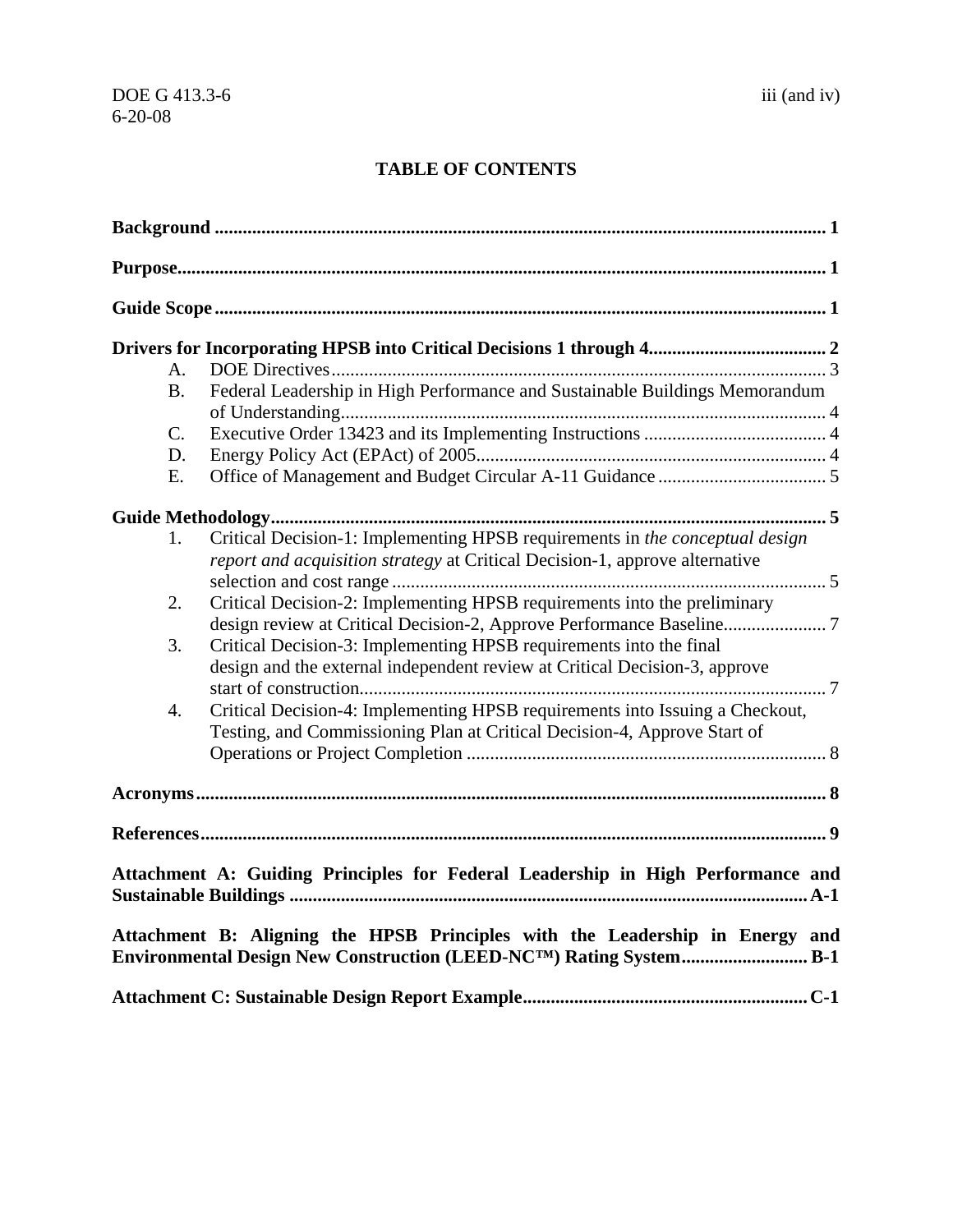## **HIGH PERFORMANCE SUSTAINABLE BUILDING**

## **1. Background**

- a. DOE O 413.3A, *Program and Project Management for the Acquisition of Capital Assets*, provides the Department of Energy, including the National Nuclear Security Administration, with project management direction for the acquisition of capital assets. The goal of this order is to deliver projects on schedule, within budget, and fully capable of meeting mission performance, safeguards and security, and environmental, safety, and health standards. It contains specific provisions for the application of high performance sustainable building (HPSB) principles to the siting, design, construction, and commissioning of new facilities and major renovations of existing facilities.
- b. Through the application of HPSB principles pursuant to the Order, a number of mission, energy security, and environmental benefits will be realized, including:
	- reduced total (life-cycle) ownership cost of facilities;
	- improved energy efficiency and water conservation;
	- safe, healthy, and productive built environments; and
	- inherent protection of the natural environment.

## **2. Purpose**

This Guide highlights the DOE O 413.3A drivers for incorporating HPSB principles into Critical Decisions 1 through 4 and provides guidance for implementing DOE O 413.3A HPSB requirements.

## **3. Guide Scope**

- a. DOE O 413.3A specifies implementation of HPSB requirements into applicable capital asset acquisitions, and its Contractor Requirements Document specifically requires the application of the HPSB principles to the siting, design, construction, and commissioning of new facilities and major renovations of existing facilities.
- b. The HPSB principles derive from a Memorandum of Understanding on *Federal Leadership in High Performance and Sustainable Buildings*, in which signatory agencies committed to follow a set of principles in the siting, design, construction and commissioning of federal buildings. The HPSB principles, which form the core of the Guide, are as follows:
	- employ integrated design;
	- optimize energy performance;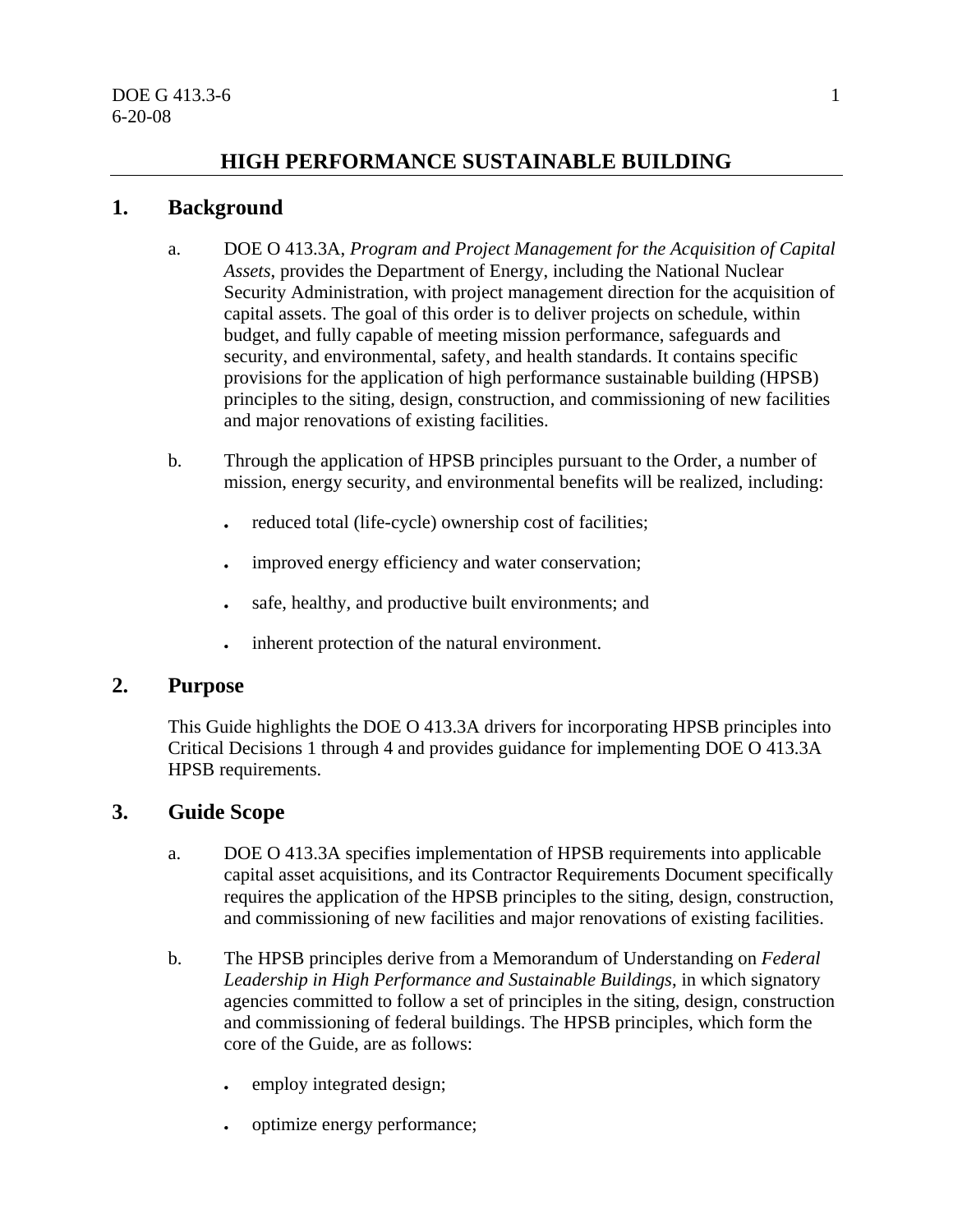- protect and conserve water;
- enhance indoor environmental quality; and
- reduce environmental impact of materials.
- c. An easy-to-read summary of the HPSB principles is provided in Table 1. Complete descriptions of the HPSB principles are found in Attachment A.

#### **Table 1. HPSB Principles Summary**

#### **Employ integrated design principles:**

- Use a collaborative, integrated planning and design process.
- Incorporate life-cycle cost-effective energy, water, materials, and indoor environmental quality principles throughout the design, construction, and life of the building.
- Employ total building commissioning practices.

#### **Optimize energy performance:**

- For new construction, reduce the energy cost budget by at least 30% compared to the baseline building performance rating per ASHRAE Standard 90.1-2004.
- For major renovations, reduce the energy cost budget by at least 20% compared to a pre-renovations 2003 baseline.
- Install building-level utility meters to track and continuously optimize performance.

#### **Protect and conserve water**

- Use at least 20% less potable water than the indoor water use baseline calculated for the building.
- Reduce outdoor potable water consumption by at least 50%; reduce storm water and polluted water runoff.

#### **Enhance indoor environmental quality**

- Meet ASHRAE Standards 55-2004, Thermal Environmental Conditions for Human Occupancy, and 62.1-2004, Ventilation for Acceptable Indoor Air Quality.
- Establish and implement a moisture control strategy to prevent mold contamination.
- Achieve a minimum daylight factor of 2% in 75% of all space.
- Specify materials and products with low or no pollutant emissions.
- Protect indoor air quality during construction and prior to and after occupancy.

#### **Reduce environmental impact of construction materials**

- Use designated recycled-content and biobased-content materials and supplies.
- Recycle or salvage at least 50% of the construction, demolition, and land clearing waste.
- Eliminate the use of ozone-depleting compounds during and after construction.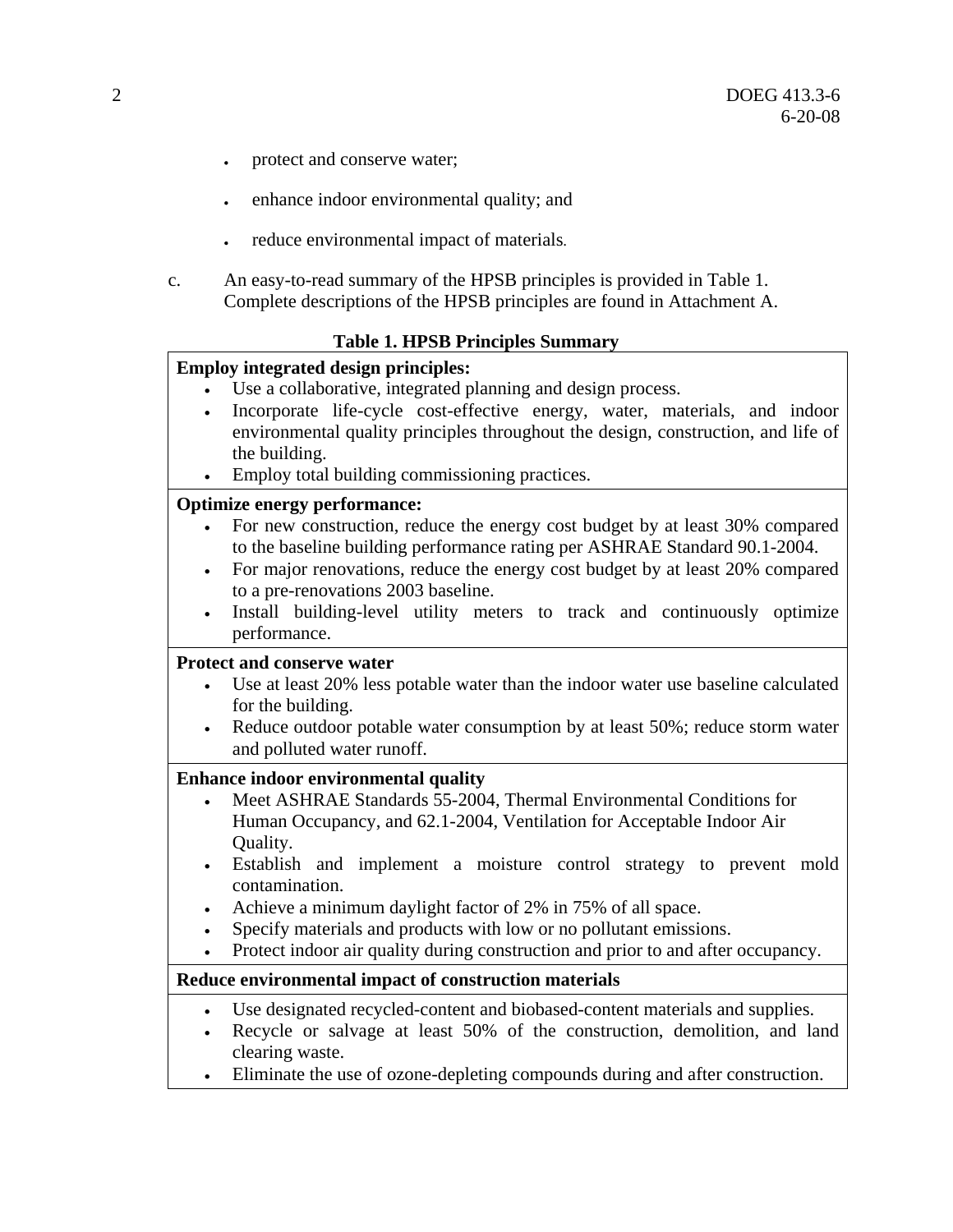- d. In 2007, Executive Order 13423, *Strengthening Federal Environmental, Energy, and Transportation Management*, required Federal agencies to comply with the HPSB principles in new construction and major renovation of agency buildings.
- e. Although this Guide pertains to DOE O 413.3A capital asset projects, it may also provide useful information on the incorporation of HPSB principles into building-related General Plant Projects and Institutional General Plant Projects at DOE sites.
- f. The Guide provides recommendations and options for Federal project directors to consider when implementing HPSB requirements during the capital asset acquisition process to secure approval by the appropriate authorities; none of these recommendations is to be construed as a requirement.

## **4. Drivers for Incorporating HPSB into Critical Decisions 1 through 4**

The following sections contain information on six key drivers for incorporating HPSB into the DOE O 413.3 Critical Decisions 1 through 4:

- a. DOE Directives. DOE directives pertaining to HPSB include the following:
	- (1) DOE O 413.3A, *Program and Project Management for the Acquisition of Capital Assets.* This Order, along with its contractor requirements document, requires incorporating the HPSB principles in the project management of capital asset acquisitions involving the siting, design, construction, and commissioning of new facilities and major renovations of existing facilities.
	- (2) DOE O 430.2B, *Departmental Energy and Utilities Management.* This Order requires the integration of DOE energy and utilities management with other DOE facilities management processes over the life cycle of a facility, and it establishes Departmental energy efficiency leadership goals. The Order contains a requirement that capital asset construction or major renovation projects attain Leadership in Energy and Environmental Design (LEED) Gold certification. (This Guide provides a process under DOE O 413.3A that enables compliance with requirements to achieve LEED Gold certification, but the Guide itself contains no requirements.)
	- (3) DOE O 450.1A, *Environmental Protection Program*. This Order establishes sustainable environmental stewardship goals for DOE sites to achieve through the use of Environmental Management Systems. These Departmental goals directly relate to the acquisition of environmentally preferable products, and recycling of construction debris provisions in the HPSB principles.
	- (4) The Department of Energy Acquisition Regulations (DEAR). The DEAR supplements the Federal Acquisition Regulation, which codifies uniform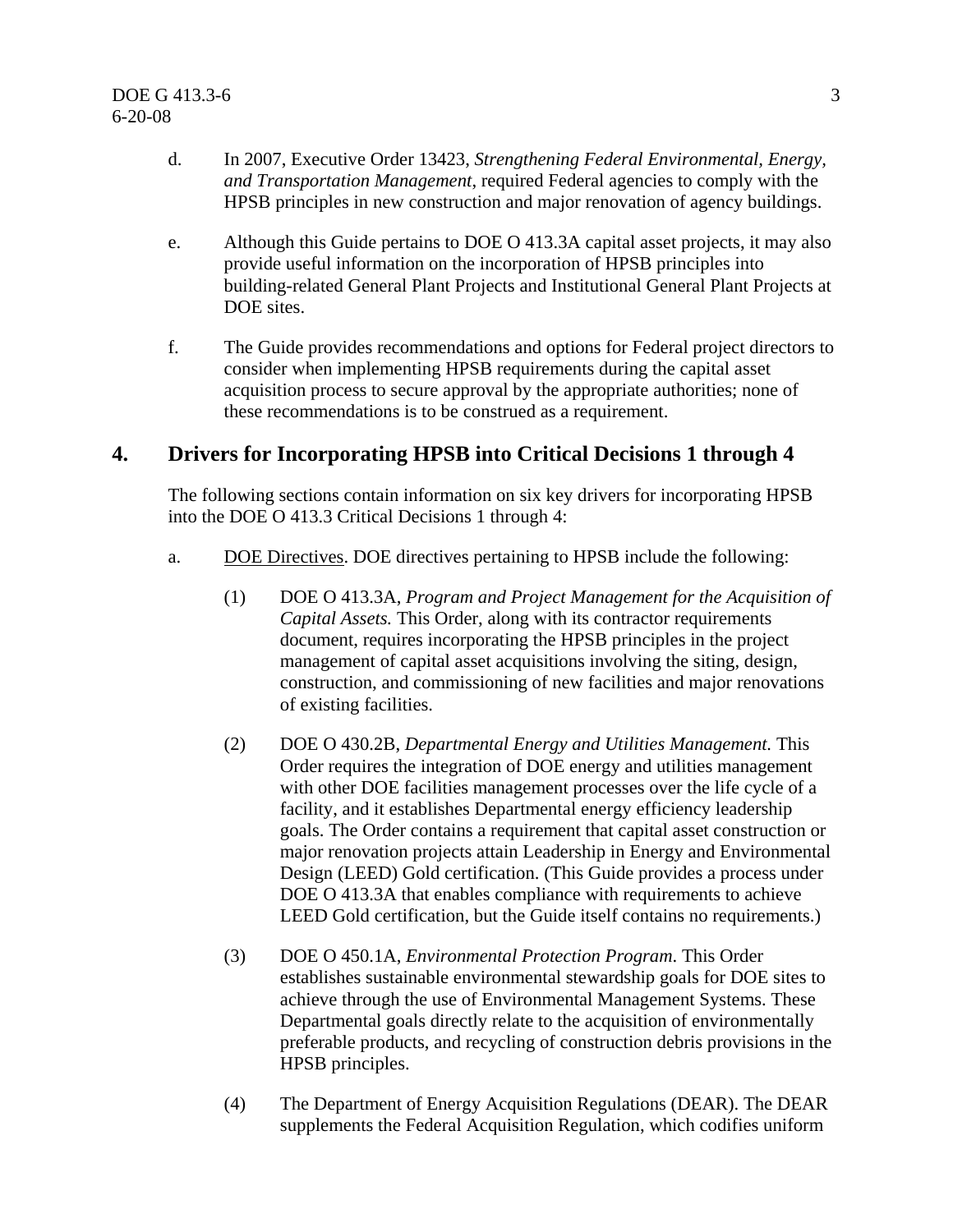policies for acquisition of supplies and services by executive agencies, and contains clauses for inclusion in contracts. DEAR 970.5223-2, *Affirmative Procurement Program*, and DEAR 970.5223-1, *Integration of Environment, Safety, and Health into Work Planning and Execution*, support HPSB principles in the acquisition of capital assets.

b. *Federal Leadership in High Performance and Sustainable Buildings Memorandum of Understanding*

This January 24, 2006, Memorandum of Understanding states that the Federal government is committed to designing, constructing, and operating its facilities in an energy-efficient and environmentally sustainable manner, consistent with Federal agency missions. The Memorandum of Understanding encourages the use of life-cycle concepts, consensus-based standards, and performance measurement and verification methods that lead to sustainable buildings. The Memorandum of Understanding establishes five HPSB principles that all agencies are to follow in the design, construction and commissioning of federal buildings (see Table 1 and Attachment A).

c. Executive Order (E.O.) 13423, *Strengthening Federal Environmental, Energy and Transportation Management and its Implementing Instructions*

E.O. 13423 consolidates prior "Greening the Government" Executive Orders and integrates the sustainable practices of those orders into a cohesive approach to environmental, energy, and transportation management. Executive Order 13423 requires Federal agencies to lead by example in advancing the nation's energy security and environmental performance. One of the sustainable environmental and energy practices of Executive Order 13423 is compliance with the HPSB principles of the Federal Leadership in High Performance and Sustainable Buildings Memorandum of Understanding in the design, construction and/or major renovation, and commissioning of Federal Buildings.

d. Energy Policy Act (EPAct) of 2005, Pub. L. No. 109-58

Section 109 of the Energy Policy Act of 2005, *Federal Building Performance Standards*, states that if life-cycle cost-effective, "sustainable design principles are to be applied to the siting, design, and construction of all new and replacement federal buildings." It further states that each building project will "comply with third-party certification standards for high performance sustainable buildings." DOE has issued regulations (10 CFR Parts 433, 434, and 435) as required by Section 109 of the EPAct that establish revised energy efficiency performance standards for new Federal buildings.

e. Energy Independence and Security Act of 2007, Pub. L. No. 110-140

The Energy Independence and Security Act of 2007, Title IV, Subtitle C— High-Performance Federal Buildings—contains annual energy reduction goals for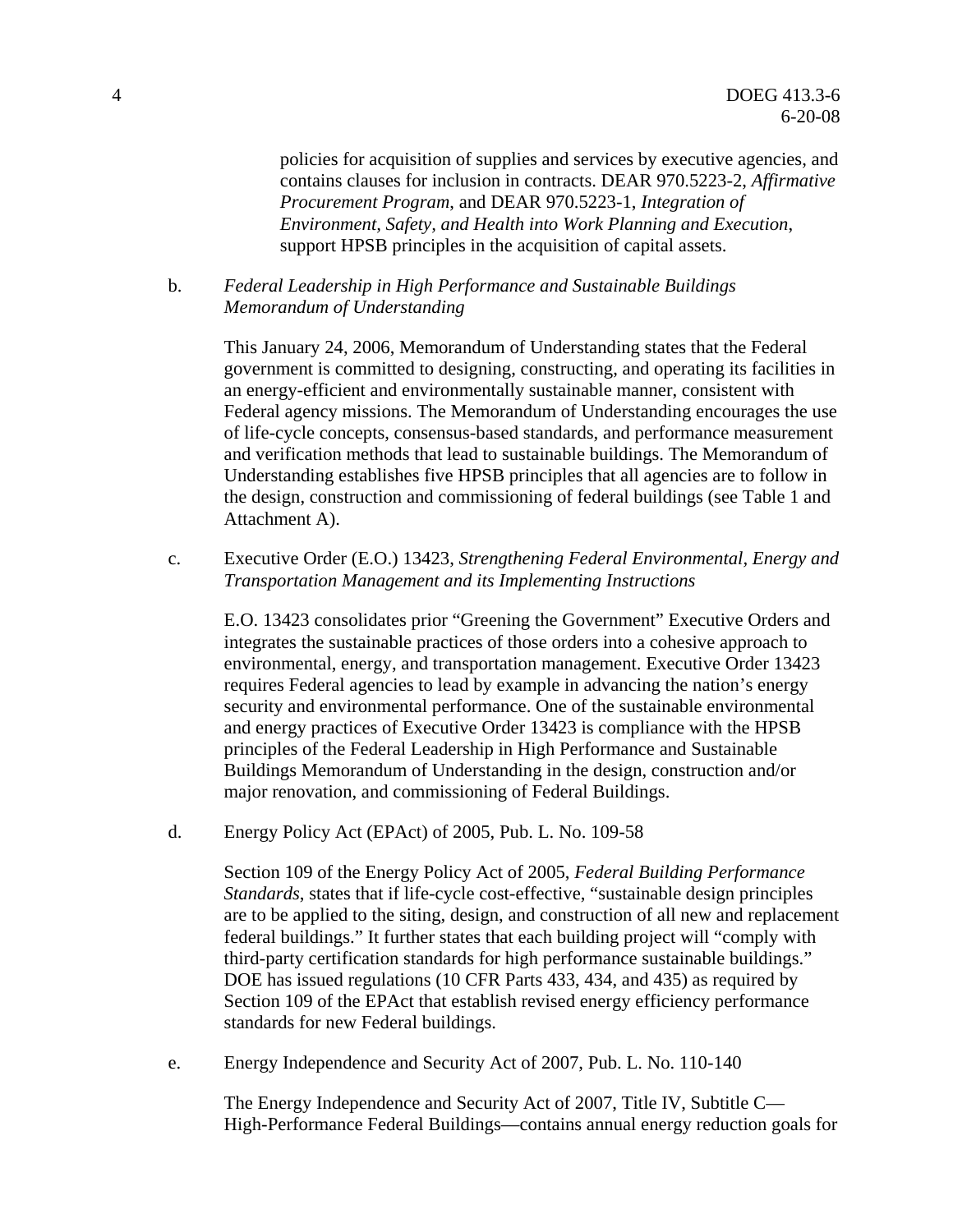Federal buildings for the years 2006 through 2015. The law requires the Secretary of Energy to identify a green building certification system and level applicable to Federal buildings, and provide input to semiannual OMB scorecards for energy management activities.

f. Office of Management and Budget Circular A-11 Guidance

Office of Management and Budget Circular A-11 addresses, among other things, the planning, budgeting, and acquisition of capital assets. Part 7 (section 300) of this Circular requires Federal agencies to report whether "sustainable design principles" have been incorporated into the project.

## **5. Guide Methodology**

- a. The following sections describe a way by which federal project directors can implement the DOE O 413.3A HPSB requirements in Critical Decisions 1 through 4 of their projects. Federal project directors can fulfill these requirements by incorporating the HPSB principles in the design, construction, and commissioning of new DOE facilities and major renovation of existing facilities.
- b. Federal project directors should also be aware that a variety of background, technical, and other HPSB resource information is available from the *Whole Building Design Guide*'s Executive Order (E.O.) 13423 *Technical Guidance for Implementing the Five Guiding Principles for Federal Leadership in High Performance and Sustainable Buildings* webpage (http://www.wbdg.org/sustainableEO/index.php). The *Whole Building Design Guid*e is maintained by the National Institute of Building Sciences, with support from over 25 Federal agencies (including the Department of Energy), private-sector companies, and non-profit organizations.

## **6. Critical Decision-1, Approve Alternative Selection and Cost Range: Implementing HPSB requirements in** *the conceptual design report and acquisition strategy.*

a. The Critical Decision-1 requirement pertaining to HPSB defined in Table 2 of DOE O 413.3A is as follows:

> *Document High Performance Sustainable Building considerations … in the conceptual design report and acquisition strategy, as appropriate.*

b. DOE O 413.3A requires the Federal project director to identify in the conceptual design report and the acquisition strategy how the project will meet or contribute to meeting the HPSB principles. The key to successfully incorporating HPSB into a project is to use integrated design principles, as early as possible, and throughout the life of the project to both establish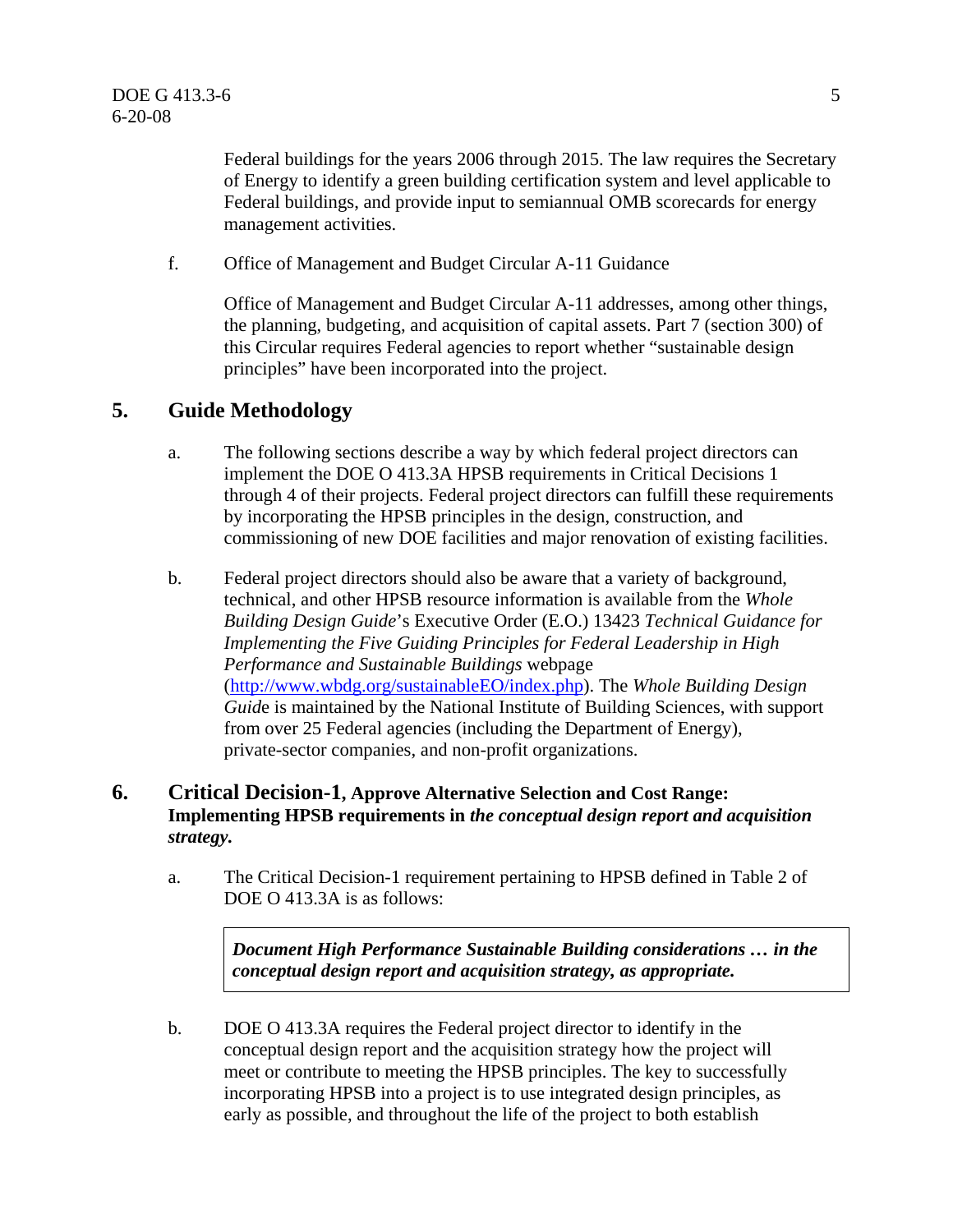expectations up front and provide the framework for tracking progress throughout the project.

- c. Establishing an integrated project team so that it includes members with HPSB experience, including a LEED accredited professional and a designated commissioning authority, is highly recommended. A designated commissioning authority should remain with the project through occupancy. It is also highly recommended that the architecture and engineering firms and construction firms chosen for the project have experience in constructing sustainable buildings.
- d. For a list of LEED accredited professionals, see http://www.usgbc.org/LEED/AP/ViewAll.aspx.
- e. The Federal project director can use the LEED building rating system to certify the project's conformance with the HPSB principles. If the project is intended to achieve a specific LEED rating level as indicated in Attachment B, Table B-1, this should be identified in the conceptual design report and the acquisition strategy. Crosswalks between the LEED new construction rating criteria and the HPSB principles can be found in Attachment B, Table B-2.
- f. Discussion of HPSB is recommended as a separate section or document in the conceptual design report. One best practice is to prepare a sustainable design report to identify the sustainable building features envisioned in the preliminary design. As the project progresses, the Federal project director will update the sustainable design report to track the documentation required to certify the project under the LEED rating system. The sustainable design report thus serves as a key organizing tool to facilitate the Federal project director in tracking the project's sustainable building features. An example of a sustainable design report prepared for the Critical Decision-1 process can be found in Attachment C.
- g. Federal project directors may also want to take advantage of the *Whole Building Design Guide Executive Order 13423 Technical Guidance* website (http://www.wbdg.org/sustainableEO/index.php) during the Critical Decision-1 process, and throughout the life of the project. This website offers on-line access to sustainable design resources organized around the implementation of the Executive order's sustainable building requirements and HPSB principles, including analytical tools, model contract and specification language, and reports and evaluations of construction products, processes, and materials.
- h. Exemptions: The Federal project director should explain, in the conceptual design report and the acquisition strategy, the rationale for claiming any exemptions to incorporating some or all of the HPSB principles into the project. This includes buildings categorically excluded under the Energy Policy Act of 2005 for energy performance requirements, projects that are waived by the acquisition executive or building components and practices determined and documented by the integrated project team as not being life-cycle cost-effective.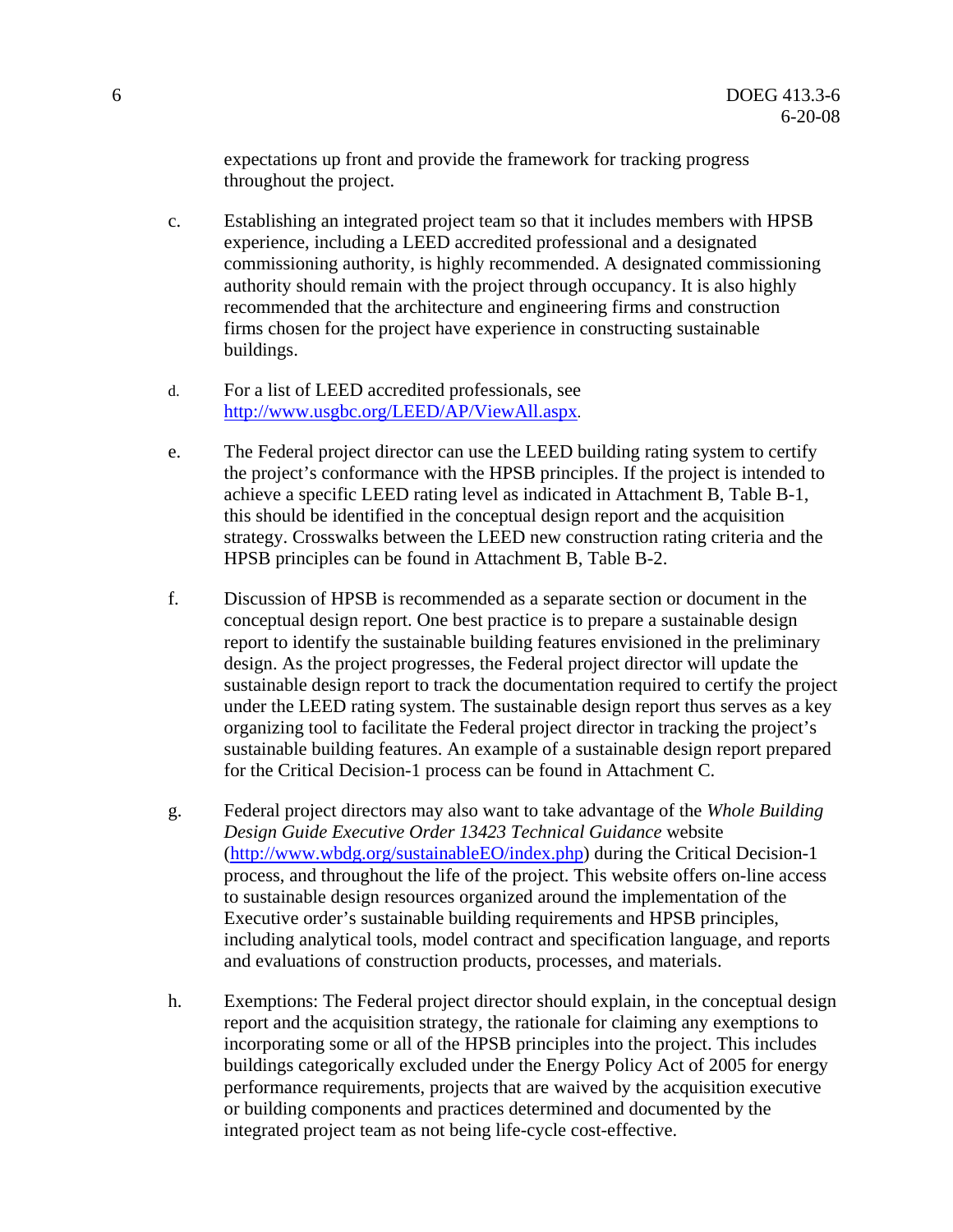## **7. Critical Decision-2, Approve Performance Baseline: Implementing HPSB requirements into the preliminary design review.**

a. The Critical Decision-2 requirement pertaining to HPSB in Table 2 of DOE O 413.3A is as follows:

> *Incorporate Preliminary … High Performance Sustainable Building provisions into the preliminary design and design review.*

b. During the Critical Decision-2 process, the Federal project director and the integrated project team should evaluate and document how the HPSB principles have been integrated into the preliminary design. The Federal project director and integrated project team should determine the sustainable building features that can be achieved, making tradeoffs between desired features and project realities. If the project is intended to achieve a particular LEED rating level, the Federal project director should ensure that the documentation is updated to identify the level to be achieved, including a checklist identifying the sustainable building features that contribute to achieving the certification. If the Federal project director is adopting the best practice of preparing a sustainable design report, that report should be updated to validate the sustainable building features of the preliminary project design.

## **8. Critical Decision-3, Approve Start of Construction: Implementing HPSB requirements into the Final Design and the External Independent Review.**

a. The Critical Decision-3 requirement pertaining to HPSB in Table 2 of DOE O 413.3A is as follows:

> *Incorporate Final … High Performance Sustainable Building provisions into the final design and the external independent review.*

- b. The Federal project director should ensure that the sustainable building provisions have been incorporated into the final design and the solicitation for construction to enable the project to successfully incorporate the HPSB principles and achieve the desired LEED rating. The Federal project director should identify potential challenges, either technical or financial, that could eliminate or lessen the project's sustainable features, making sure the final design has HPSB-related specifications, such as procurement and use of environmentally preferable products including construction materials, energy-efficient systems, and a plan for recycling of construction debris and surplus materials.
- c. The Federal project director should request that the external independent review or independent project review addresses the sustainable building features of the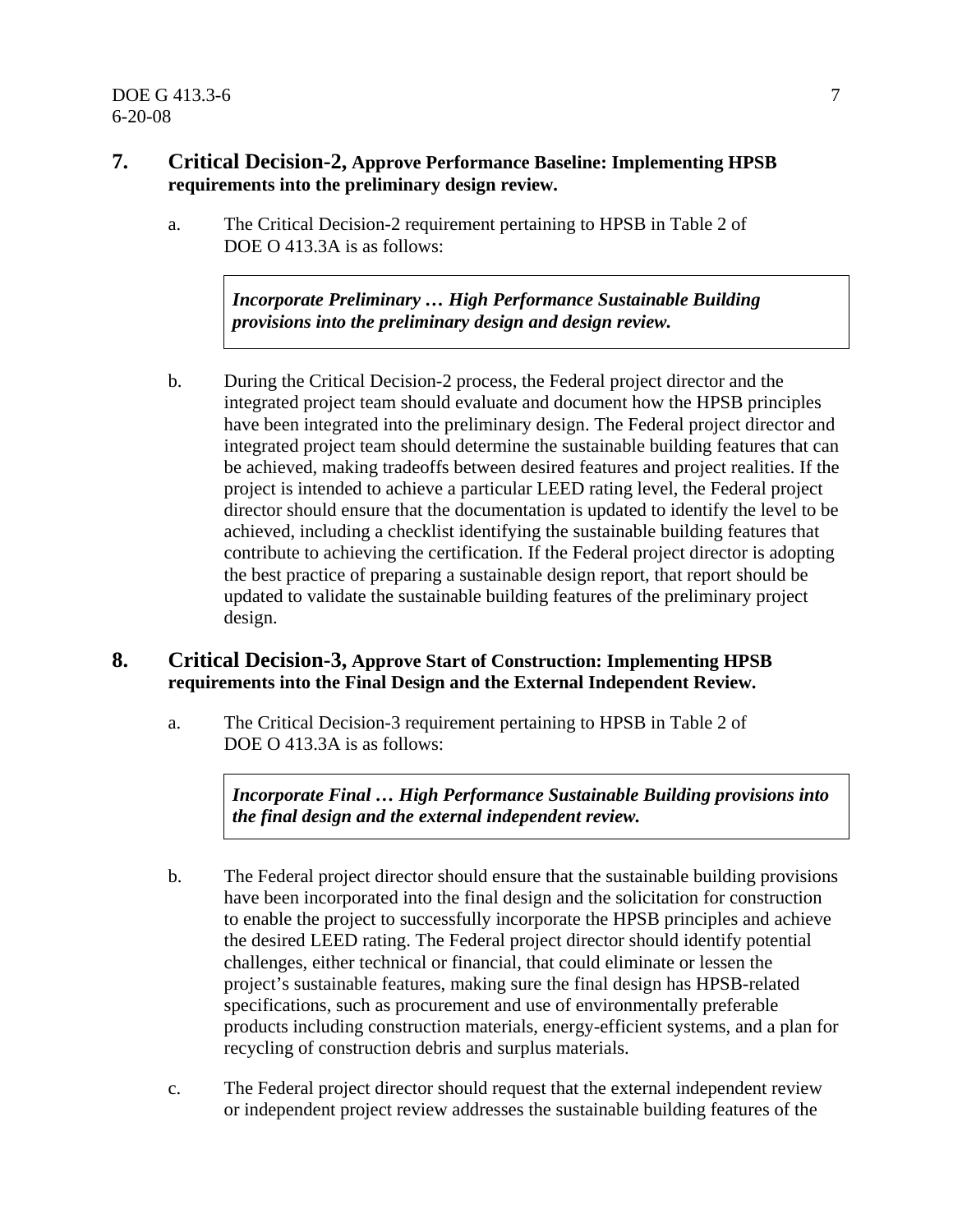project by identifying sustainable design as a specific line of inquiry for the review team.

d. As appropriate, the Federal project director should update the sustainable design report to reflect any changes made during the final design process that might impact the project's ability to incorporate the HPSB principles and achieving the LEED rating.

## **9. Critical Decision-4, Approve Start of Operations or Project Completion: Implementing HPSB requirements into Issuing a Checkout, Testing, and Commissioning Plan.**

a. The Critical Decision-4 requirement pertaining to HPSB in Table 2 of DOE O 413.3A is as follows:

> *Issue a checkout, testing, and commissioning plan that identifies subtasks, systems, and equipment. The commissioning plan ensures that the equipment, systems, and facilities, including High Performance Sustainable Building systems, perform as designed and are optimized for greatest energy efficiency, resource conservation, and occupant satisfaction. The commissioning plan includes checkout and testing criteria required for initial operations.*

b. In Critical Decision-4, the Federal project director should confirm that the HPSB-related systems were included in the project's Checkout, Testing, and Commissioning Plan, and that these sustainable building features were installed correctly and are operating properly. The Federal project director compiles the data and documentation needed to establish that the HPSB principles have been successfully incorporated into the project. If the project is intended to achieve a LEED rating level, the Federal project director will document how each "point" has been obtained on the checklist in order to achieve the LEED rating. If the Federal project director is adopting the best practice of preparing a Sustainable Design Report, this report should be finalized by documenting how each sustainable design feature has been tested and validated, including any commissioning requirements.

## **10. Acronyms**

| <b>ASHRAE</b> | American Society of Heating, Refrigerating and Air-Conditioning<br>Engineers |
|---------------|------------------------------------------------------------------------------|
| <b>DEAR</b>   | Department of Energy Acquisition Regulations                                 |
| <b>HPSB</b>   | High Performance and Sustainable Building                                    |
| <b>LEED</b>   | Leadership in Energy and Environmental Design                                |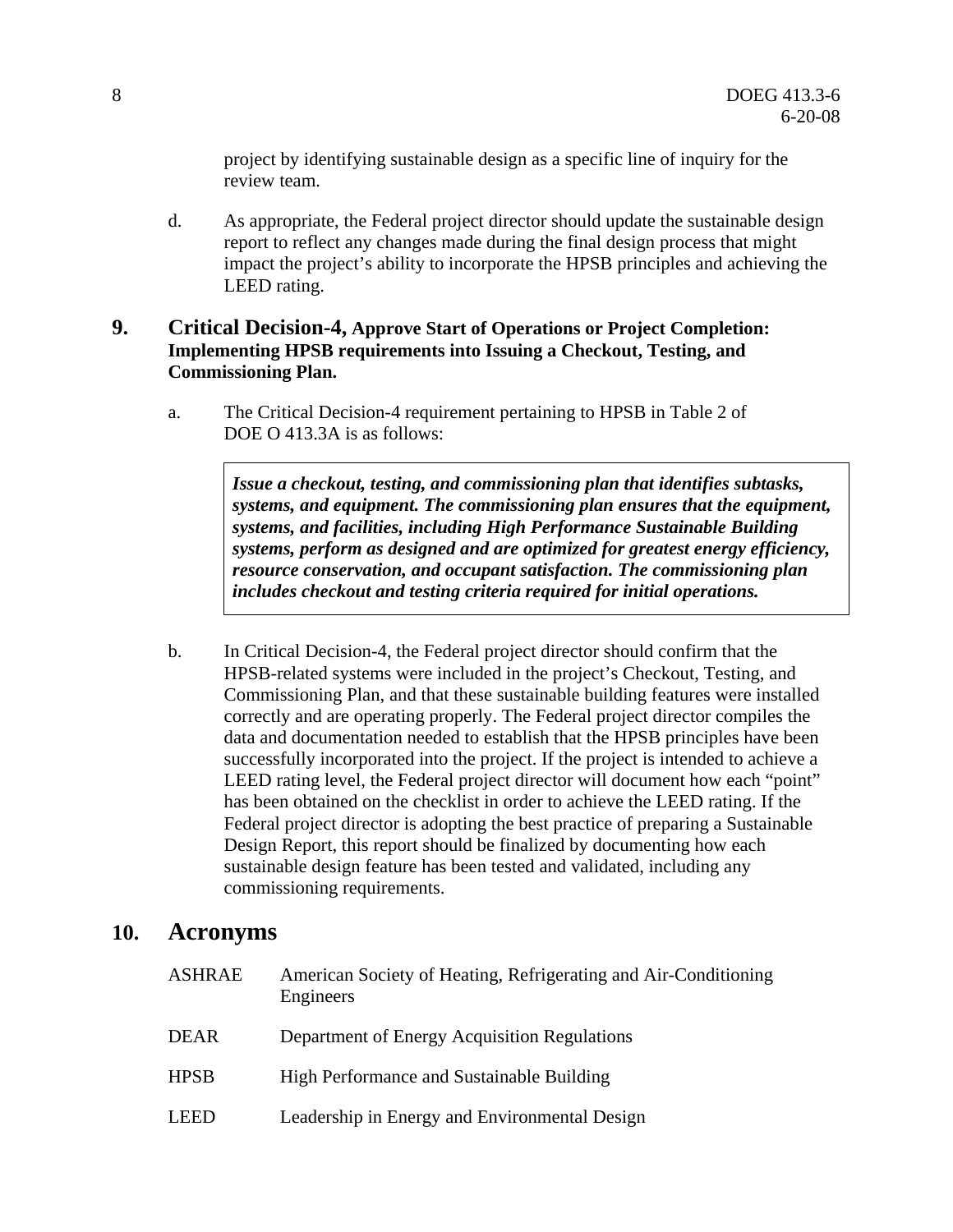## **11. References**

- a. 10 CFR Parts 433, 434, and 435, *Energy Conservation Standards for New Federal Commercial and Multi-Family High-Rise Residential Buildings and New Federal Low-Rise Residential Buildings*. Available at http://www1.eere.energy.gov/femp/pdfs/fr\_notice\_cfr433\_434\_435.pdf
- b. DOE O 413.3 A, *Program and Project Management for the Acquisition of Capital Assets*.
- c. DOE O 430.2B, *Departmental Energy and Utilities Management*.
- d. DOE O 450.1A, *Environmental Protection Program*.
- e. E.O. 13423 *Strengthening Federal Environmental, Energy, and Transportation Management*, January 26, 2007, Available at http://www.wbdg.org/pdfs/eo13423.pdf.
- f. Instructions for Implementing E.O.13423 "Strengthening Federal Environmental, Energy, and Transportation Management," March 29, 2007. Available at http://www.wbdg.org/pdfs/eo13423\_instructions.pdf
- g. E.O. 13423 *Technical Guidance for Implementing the Five Guiding Principles for Federal Leadership in High Performance and Sustainable Buildings,* available at http://www.wbdg.org/sustainableEO/index.php. This technical guidance also includes model contract and specification language per the *Federal Green Construction Guide for Specifiers,* available at http://www.wbdg.org/design/greenspec.php. The Technical Guidance is updated periodically; therefore, it is recommended that Federal project directors and integrated project teams monitor the WBDG website for new HPSB-related resources.
- h. *Federal Leadership in High Performance and Sustainable Buildings— Memorandum of Understanding*, Available at http://www.wbdg.org/pdfs/sustainable\_mou.pdf.
- i. Energy Star website, new building design guidance, available at http://www.energystar.gov/index.cfm?c=new\_bldg\_design.new\_bldg\_design.
- j. *Office of Management and Budget Circular A-11*, Part 7, available at http://www.whitehouse.gov/omb/circulars/a11/current\_year/s300.pdf.
- k. US Green Buildings Council, *Leadership in Energy and Environmental Design* (LEED), available at http://www.usgbc.org.
- l. Energy Policy Act (EPAct) of 2005, Pub. L. No. 109-58. Available at http://fossil.energy.gov/epact/epact\_final.pdf.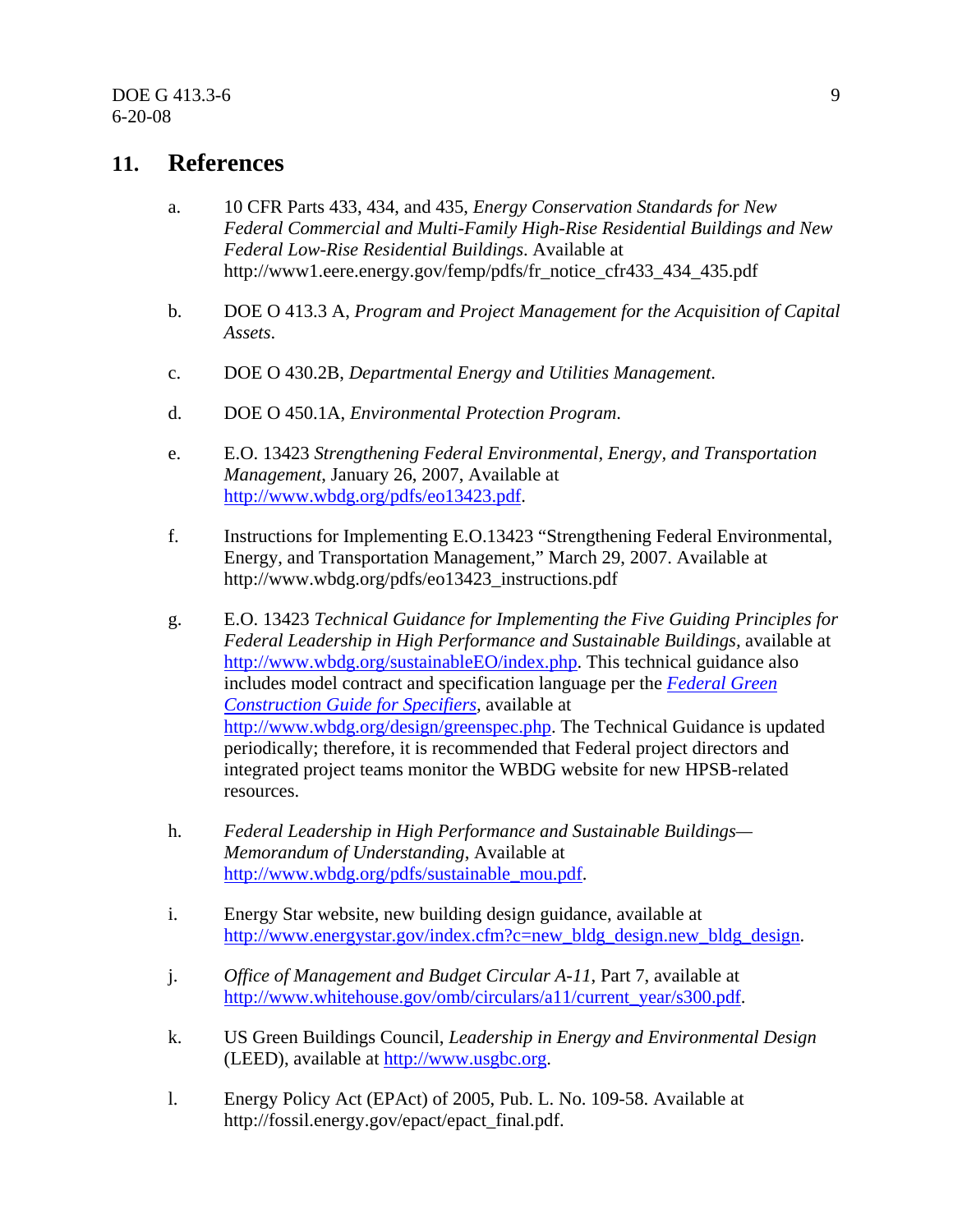m. Energy Independence and Security Act of 2007, Pub. L. No. 110-140, available at http://frwebgate.access.gpo.gov/cgi-bin/getdoc.cgi?dbname=110\_cong\_public\_la ws&docid=f:publ140.110.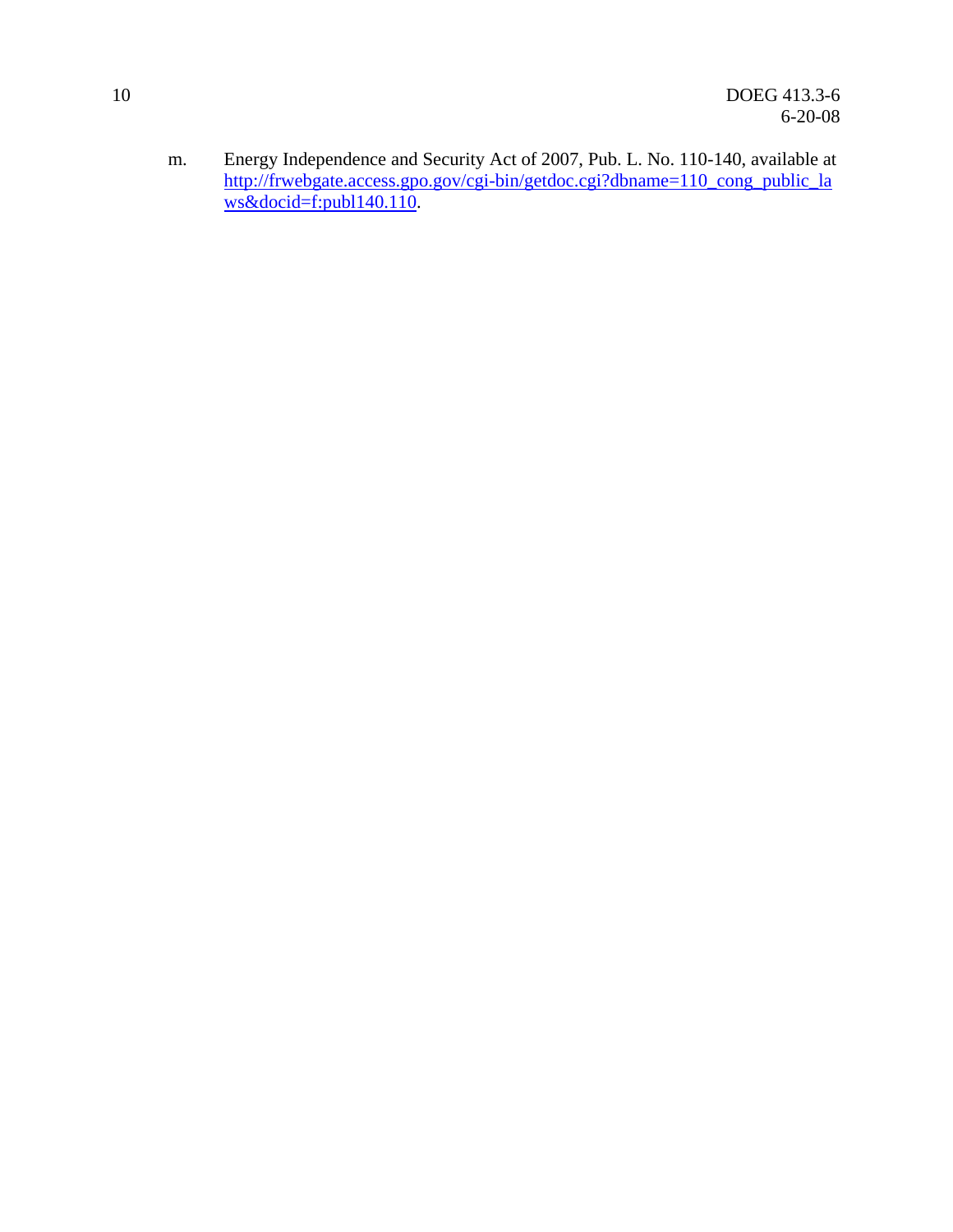## **GUIDING PRINCIPLES FOR FEDERAL LEADERSHIP IN HIGH PERFORMANCE AND SUSTAINABLE BUILDINGS**

## **(Source: Federal Leadership in High Performance and Sustainable Buildings Memorandum of Understanding, January 2006)**

## **I. Employ Integrated Design Principles**

- a. **Integrated Design**. Use a collaborative, integrated planning and design process that
	- Initiates and maintains an integrated project team in all stages of a project's planning and delivery;
	- Establishes performance goals for siting, energy, water, materials, and indoor environmental quality along with other comprehensive design goals; and ensures incorporation of these goals throughout the design and lifecycle of the building; and,
	- Considers all stages of the building's lifecycle, including deconstruction.
- b. **Commissioning**. Employ total building commissioning practices tailored to the size and complexity of the building and its system components in order to verify performance of building components and systems and help ensure that design requirements are met. This should include a designated commissioning authority, inclusion of commissioning requirements in construction documents, a commissioning plan, verification of the installation and performance of systems to be commissioned, and a commissioning report.

#### **II. Optimize Energy Performance**

- a. **Energy Efficiency**. Establish a whole building performance target that takes into account the intended use, occupancy, operations, plug loads, other energy demands, and design to earn the Energy Star targets for new construction and major renovation where applicable. For new construction, reduce the energy cost budget by 30 percent compared to the baseline building performance rating per the American Society of Heating, Refrigerating and Air-Conditioning Engineers, Inc., (ASHRAE) and the Illuminating Engineering Society of North America (IESNA) Standard 90.1-2004, Energy Standard for Buildings Except Low-Rise Residential. For major renovations, reduce the energy cost budget by 20 percent below pre-renovations 2003 baseline.
- b. **Measurement and Verification**. In accordance with DOE guidelines issued under section 103 of the Energy Policy Act of 2005 (EPAct), install building level utility meters in new major construction and renovation projects to track and continuously optimize performance. Compare actual performance data from the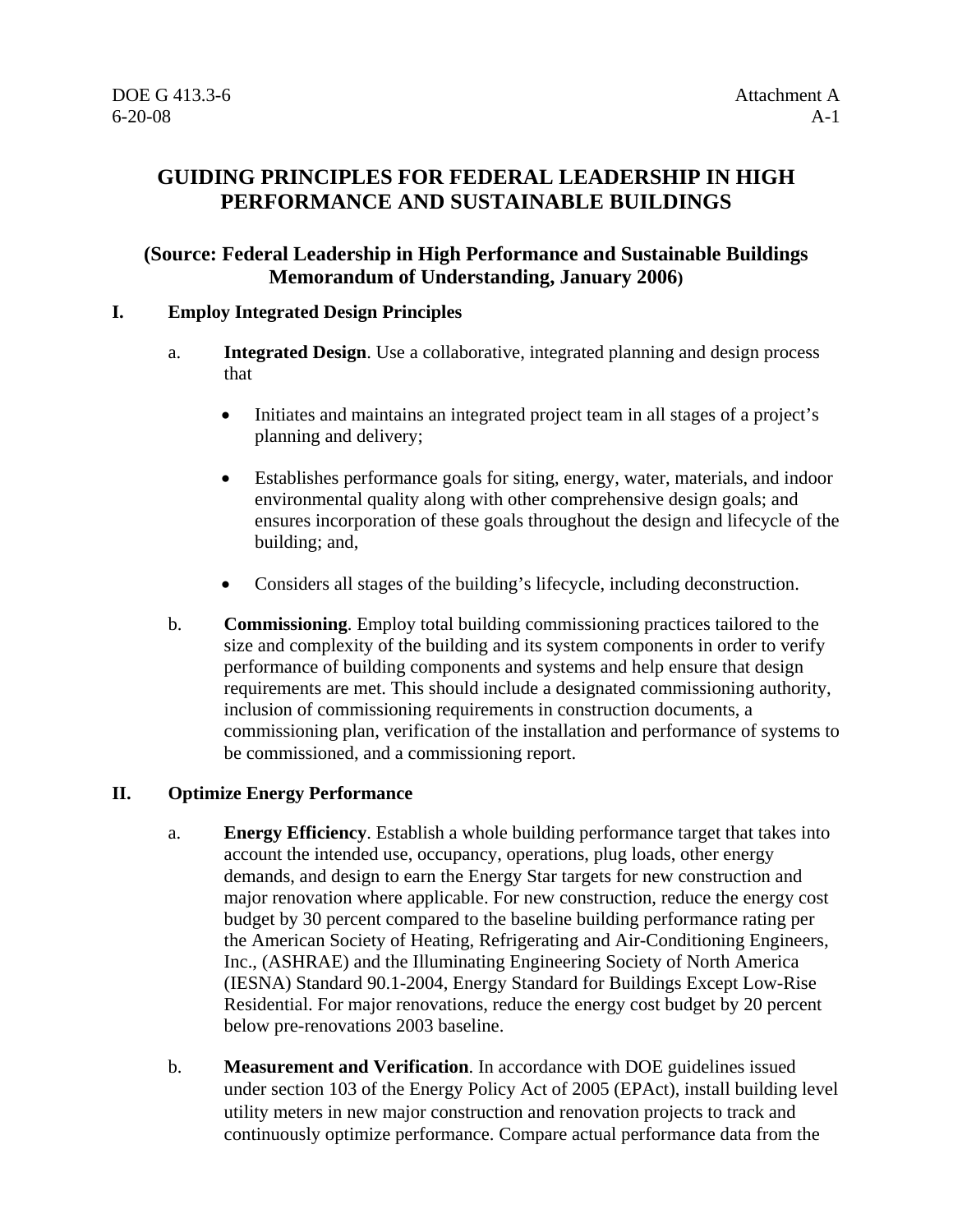first year of operation with the energy design target. After one year of occupancy, measure all new major installations using the Energy Star Benchmarking Tool for building and space types covered by Energy Star. Enter data and lessons learned from sustainable buildings into the High Performance Buildings Database. (www.eere.energy.gov/femp/highperformance/index.cfm)

## **III. Protect and Conserve Water**

- a. **Indoor Water**. Employ strategies that in aggregate use a minimum of 20 percent less potable water than the indoor water use baseline calculated for the building, after meeting the Energy Policy Act of 1992 fixture performance requirements.
- b. **Outdoor Water**. Use water efficient landscape and irrigation strategies, including water reuse and recycling, to reduce outdoor potable water consumption by a minimum of 50 percent over that consumed by conventional means (plant species and plant densities). Employ design and construction strategies that reduce storm water runoff and polluted site water runoff.

## **IV. Enhance Indoor Environmental Quality**

- a. **Ventilation and Thermal Comfort**. Meet the current ASHRAE Standard 55-2004, Thermal Environmental Conditions for Human Occupancy, including continuous humidity control within established ranges per climate zone, and ASHRAE Standard 62.1-2004, Ventilation for Acceptable Indoor Air Quality.
- b. **Moisture Control**. Establish and implement a moisture control strategy for controlling moisture flows and condensation to prevent building damage and mold contamination.
- c. **Daylighting**. Achieve a minimum daylight factor of 2 percent (excluding all direct sunlight penetration) in 75 percent of all space occupied for critical visual tasks. Provide automatic dimming controls or accessible manual lighting controls, and appropriate glare control.
- d. **Low-Emitting Materials**. Specify materials and products with low pollutant emissions, including adhesives, sealants, paints, carpet systems, and furnishings.
- e. **Protect Indoor Air Quality during Construction**. Follow the recommended approach of the Sheet Metal and Air Conditioning Contractor's National Association Indoor Air Quality Guidelines for Occupied Buildings under Construction, 1995. After construction and prior to occupancy, conduct a minimum 72-hour flush-out with maximum outdoor air consistent with achieving relative humidity no greater than 60 percent. After occupancy, continue flush-out as necessary to minimize exposure to contaminants from new building materials.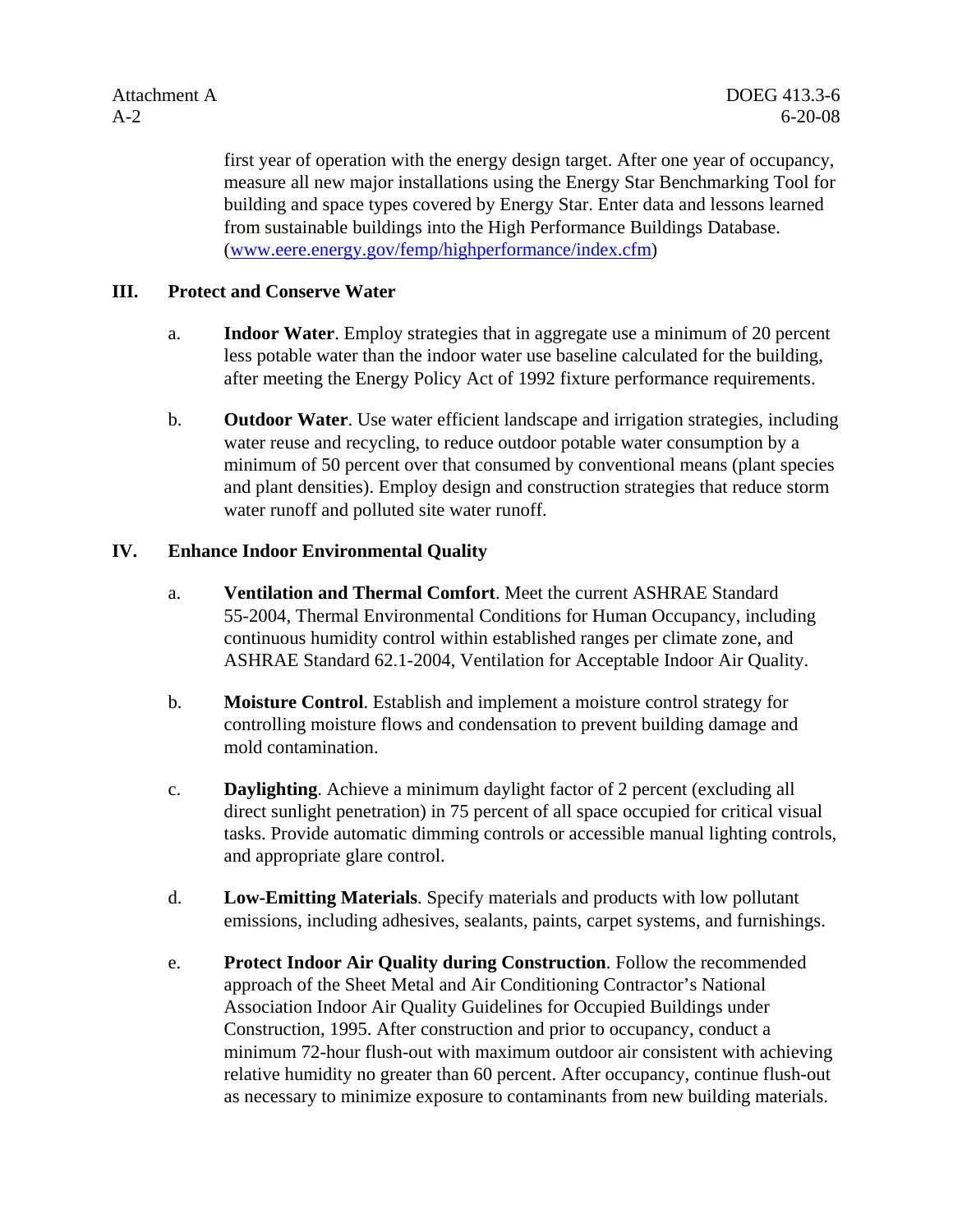DOE G 413.3-6 Attachment A 6-20-08 A-3 (and A-4)

#### **V. Reduce Environmental Impact of Materials**

- a. **Recycled Content**. For EPA-designated products, use products meeting or exceeding EPA's recycled content recommendations. For other products, use materials with recycled content such that the sum of post-consumer recycled content plus one-half of the pre-consumer content constitutes at least 10% (based on cost) of the total value of the materials in the project.
- b. **Biobased Content**. For USDA-designated products, use products meeting or exceeding USDA's biobased content recommendations. For other products, use biobased products made from rapidly renewable resources and certified sustainable wood products.
- c. **Construction Waste**. During a project's planning stage, identify local recycling and salvage operations that could process site related waste. Program the design to recycle or salvage at least 50 percent construction, demolition and land clearing waste, excluding soil, where markets or on-site recycling opportunities exist.
- d. **Ozone Depleting Compounds**. Eliminate the use of ozone depleting compounds during and after construction where alternative environmentally preferable products are available, consistent with either the Montreal Protocol and Title VI of the Clean Air Act Amendments of 1990, or equivalent overall air quality benefits that take into account life cycle impacts.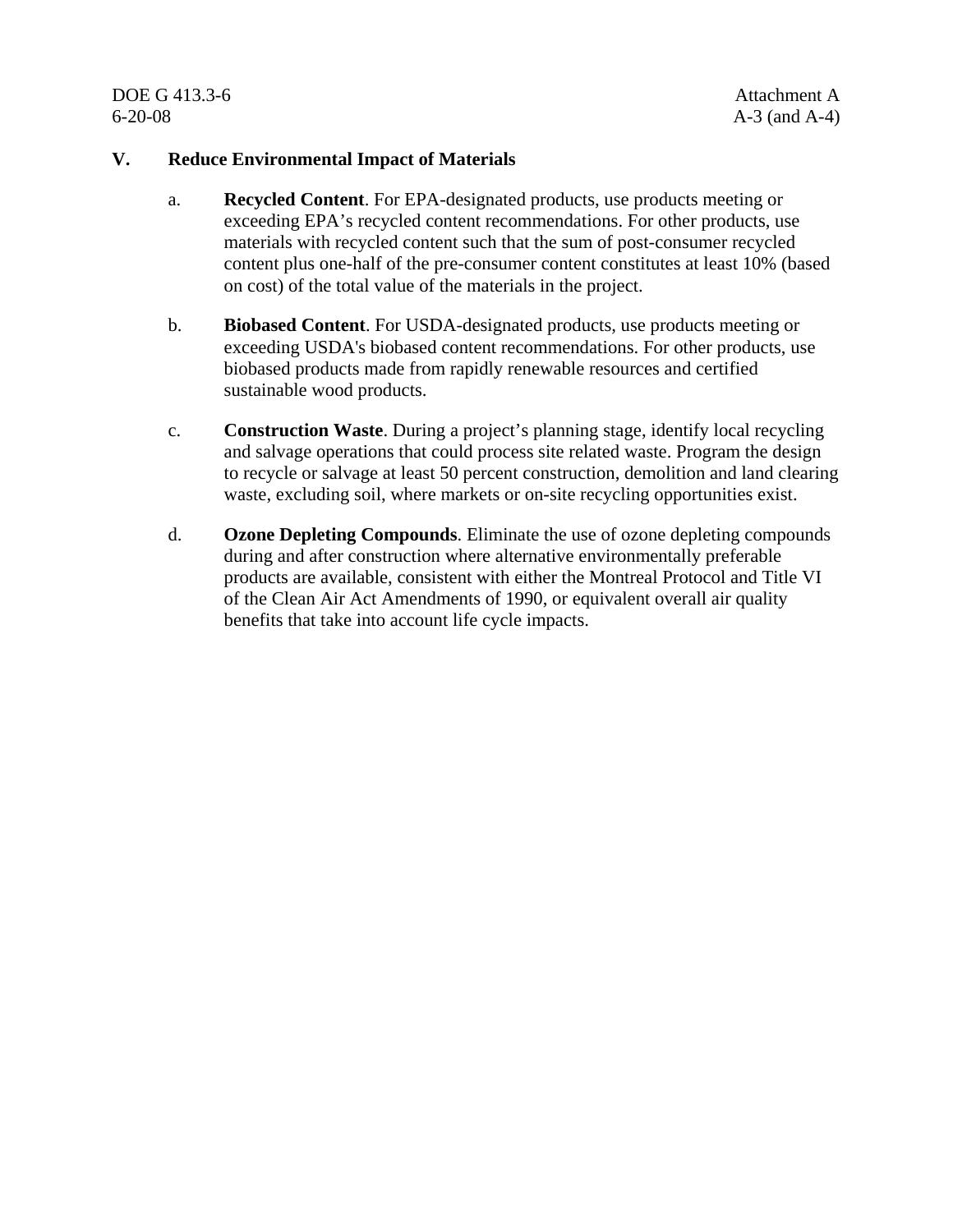## **ALIGNING THE HPSB PRINCIPLES WITH THE LEADERSHIP IN ENERGY AND ENVIRONMENTAL DESIGN NEW CONSTRUCTION (LEED-NC™) RATING SYSTEM**

- 1. The LEED (Leadership in Energy and Environmental Design) Green Building Rating System<sup>™</sup> is a voluntary standard that defines high performance sustainable buildings which are healthier, more environmentally responsible, and more cost effective to operate.
- 2. LEED certification validates that a building is a high performing, sustainable structure. Certification also benchmarks a building's performance to support ongoing analysis over time to quantify the return on investment of green design, construction, systems, and materials.
- 3. LEED credits are awarded in the following categories:
	- *Sustainable Sites* (construction related pollution prevention, site development impacts, transportation alternatives, storm water management, heat island effect, and light pollution)
	- *Water Efficiency* (landscaping water use reduction, indoor water use reduction, and wastewater strategies)
	- *Energy & Atmosphere* (commissioning, whole building energy performance optimization, refrigerant management, renewable energy use, and measurement and verification)
	- *Indoor Environmental Quality* (environmental tobacco smoke control, outdoor air delivery monitoring, increased ventilation, construction indoor air quality, use low emitting materials, source control, and controllability of thermal and lighting systems)
	- *Materials & Resources* (recycling collection locations, building reuse, construction waste management, and the purchase of regionally manufactured materials, materials with recycled content, rapidly renewable materials, salvaged materials, and sustainably forested wood products)
	- *Innovation & Design Process* (LEED accredited professional, and innovative strategies for sustainable design)
- 4. The point-based rating system consists of a series of criteria or requirements, under each of the categories, where credits or points are earned for compliance. Although each specific credit is considered optional, all prerequisites need to be satisfied in order for a project to be eligible for certification. Different levels of green building certification are awarded based on the total credits earned. Table B-1 summarizes the project score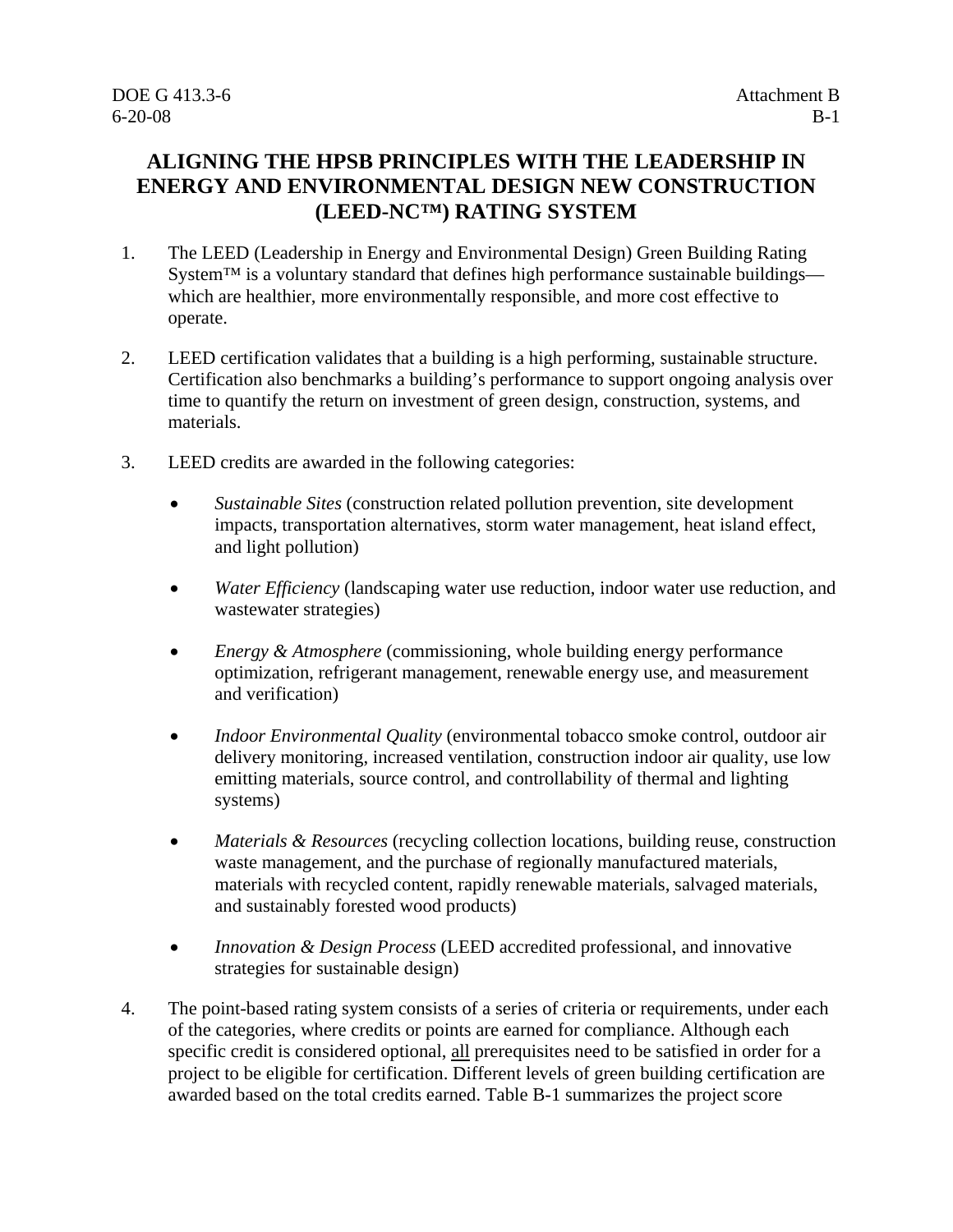requirements and corresponding certification levels specific to the New Construction (LEED-NC™) rating system.

| <b>Certification Level</b> | LEED-NC™ Score<br><b>Required</b> |
|----------------------------|-----------------------------------|
| Certified                  | 26-32                             |
| Silver                     | 33-38                             |
| Gold                       | $39 - 51$                         |
| Platinum                   | 52-69                             |

| Table B-1: LEED-NC™ Certification Rating Requirements |  |  |  |
|-------------------------------------------------------|--|--|--|
|-------------------------------------------------------|--|--|--|

As shown in the crosswalk in Table B-2, the LEED-NC™ rating system corresponds closely with the HPSB principles outlined in the January 2006 Memorandum of Understanding.

| Table D-2, Crosswaik between the III SD Trinciples and the LEED-INC <sup>-11</sup> Criteria |                                                                                                                                                                                                                                                                        |  |  |
|---------------------------------------------------------------------------------------------|------------------------------------------------------------------------------------------------------------------------------------------------------------------------------------------------------------------------------------------------------------------------|--|--|
| <b>HPSB Principle</b>                                                                       | <b>LEED Criteria</b>                                                                                                                                                                                                                                                   |  |  |
| <b>Employ Integrated Design Principles</b><br>Integrated design                             | <b>Innovation &amp; Design Process</b><br>Credit 2: LEED Accredited Professional                                                                                                                                                                                       |  |  |
| Commissioning                                                                               | <b>Energy and Atmosphere</b><br>Prerequisite 1: Fundamental Commissioning of the Building Energy Systems<br>Credit 3: Enhanced Commissioning                                                                                                                           |  |  |
| <b>Optimize Energy Performance</b><br><b>Energy Efficiency</b>                              | <b>Energy and Atmosphere</b><br>Prerequisite 2. Minimum Energy Performance<br>Credit 1: Optimize Energy Performance (obtain at least 7 points in this area to<br>conform with EPAct 2005 and Executive Order 13423 requirements.)                                      |  |  |
| Measurement and Verification                                                                | Credit 5: Measurement & Verification                                                                                                                                                                                                                                   |  |  |
| <b>Protect and Conserve Water</b><br><b>Indoor Water</b>                                    | Water Efficiency<br>Credit 3.1: Water Use Reduction: 20% Reduction                                                                                                                                                                                                     |  |  |
| <b>Outdoor Water</b>                                                                        | Credit 2: Innovative Wastewater Technologies<br>Credit 1.1 Water Efficient Landscaping: Reduce by 50%<br>Credit 1.2 Water Efficient Landscaping: No Potable Use or No Irrigation<br><b>Sustainable Sites</b><br>Prerequisite 1. Construction Activity Pollution Runoff |  |  |
| <b>Enhance Indoor Environmental Quality</b><br>Ventilation and Thermal Comfort              | <b>Indoor Environmental Quality</b><br>Prerequisite 1. Minimum IAQ Performance<br>Credit 7.1: Thermal Comfort: Design                                                                                                                                                  |  |  |
| <b>Moisture Control</b>                                                                     | Energy Efficiency<br>Prerequisite 1. Fundamental Building Systems Commissioning                                                                                                                                                                                        |  |  |
| Daylighting                                                                                 | Credit 6.1 Controllability of Systems, Lighting<br>Credit 8.1: Daylight & Views: Daylight 75% of Spaces                                                                                                                                                                |  |  |

| Table B-2: Crosswalk between the HPSB Principles and the LEED-NC™ Criteria |  |
|----------------------------------------------------------------------------|--|
|                                                                            |  |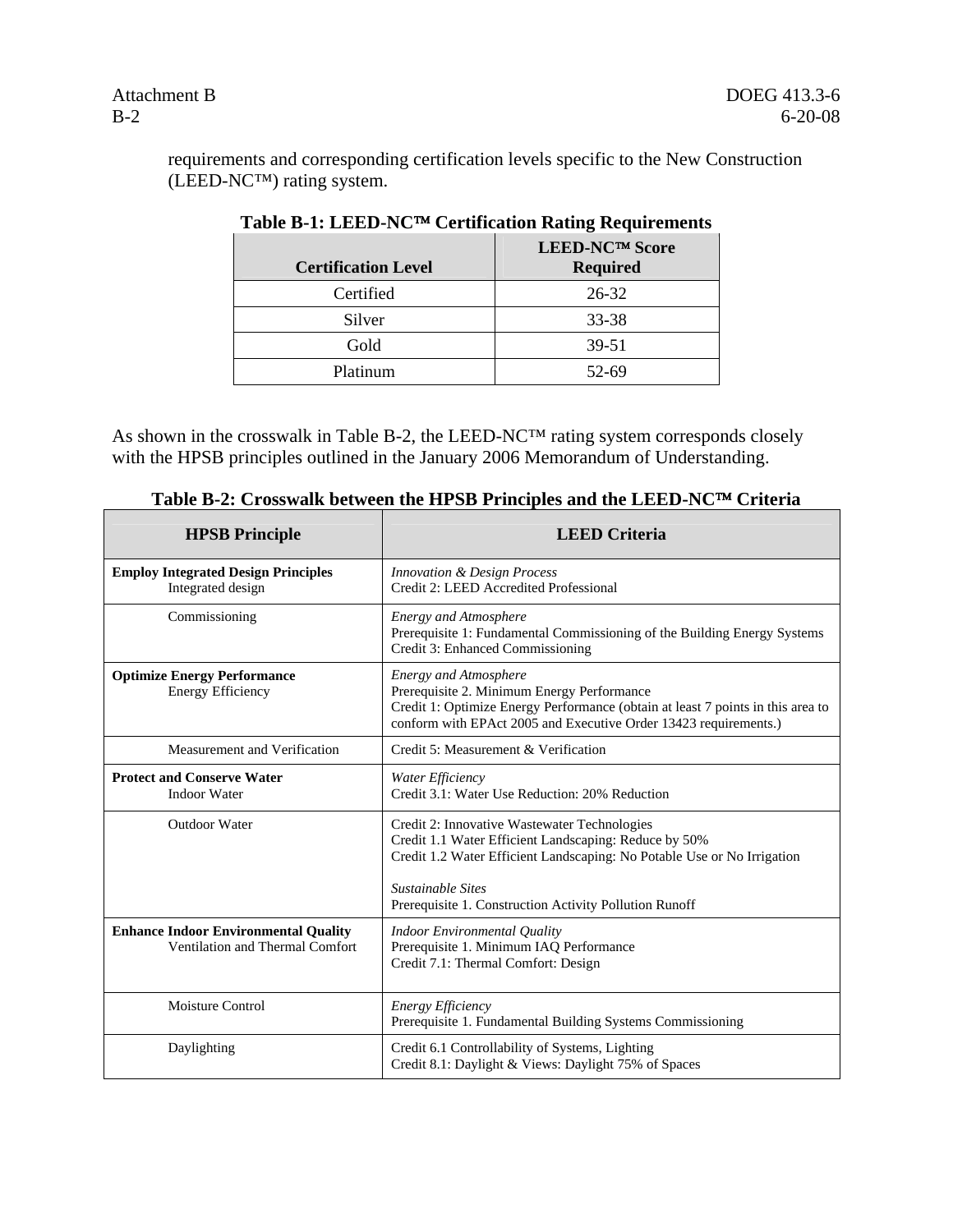# DOE G 413.3-6<br>6-20-08 **Attachment B**<br>6-20-08 **B**-3 (and B-4)

| <b>HPSB</b> Principle                                                      | <b>LEED Criteria</b>                                                                                                                                                                                                                               |
|----------------------------------------------------------------------------|----------------------------------------------------------------------------------------------------------------------------------------------------------------------------------------------------------------------------------------------------|
| <b>Low-Emitting Materials</b>                                              | Credit 4.1: Low-Emitting Materials: Adhesives & Sealants<br>Credit 4.2: Low-Emitting Materials: Paints & Coatings<br>Credit 4.3: Low-Emitting Materials: Carpet Systems<br>Credit 4.4: Low-Emitting Materials: Composite Wood & Agrifiber Products |
| Protect Indoor Air Quality during<br>Construction                          | Credit 3.1: Construction Indoor Air Quality Management Plan: During<br>Construction<br>Credit 3.2: Construction Indoor Air Quality Management Plan: Before<br>Occupancy                                                                            |
| <b>Reduce Environmental Impact of Materials</b><br><b>Recycled Content</b> | <b>Materials and Resources</b><br>Credit 4.1: Recycled Content: $10\%$ (post-consumer $+1/2$ pre-consumer)                                                                                                                                         |
| <b>Biobased Content</b>                                                    | Credit 6: Rapidly Renewable Materials<br>Credit 7: Certified Wood                                                                                                                                                                                  |
| <b>Construction Waste</b>                                                  | Credit 2.1: Construction Waste Management: Divert 50% From Disposal                                                                                                                                                                                |
| Ozone Depleting Compounds                                                  | <b>Energy and Atmosphere</b><br>Prerequisite 3. Fundamental Refrigerant Management<br>Credit 4: Enhanced Refrigerant Management                                                                                                                    |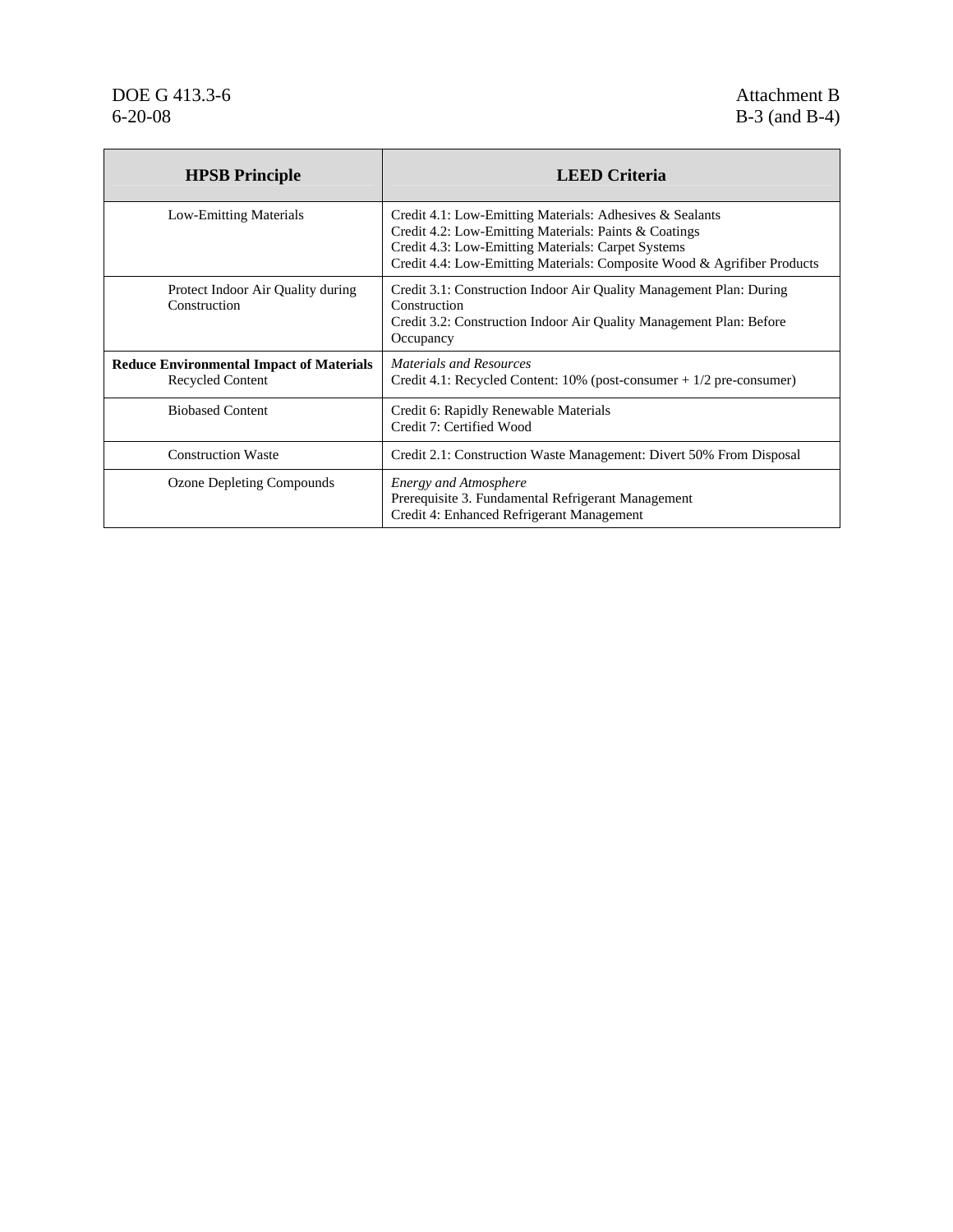DOE G 413.3-6 Attachment C 6-20-08 C-1

## **SUSTAINABLE DESIGN REPORT EXAMPLE**

- 1. A sustainable design report is a living document that describes and tracks the sustainability goals of the project and provides a list of its sustainable design features. It serves as a key organizing tool that the Federal project director and integrated project team can use to monitor the project's sustainability criteria. Sites can use this best practice throughout the project to track the goals, progress towards achieving the goals, and final accomplishments with respect to the facility's sustainable design strategies and/or features in Critical Decision-1 through Critical Decision-4.
- 2. If the project is expected to obtain a LEED rating, the Federal project director can use the sustainable design report in Critical Decision-1 to identify the sustainable design features envisioned in the conceptual design, included in the preliminary design and then incorporated into the final design. As the project progresses, the Federal project director will update the sustainable design report to track the progress of the design documentation required to establish each point obtained under the LEED rating system.
- 3. When a Federal project director adopts the best practice of preparing a sustainable design report, the first iteration of this report would be developed during the Critical Decision-1 phase.
	- a. The report would reflect the sustainable design features that emerge during the conceptual design process.
	- b. The Federal project director would update the report in Critical Decision-2 to reflect the sustainable features of the preliminary project design, and again during Critical Decision-3 to track progress in implementing the sustainability features in the final design and external independent review.
	- c. The Federal project director would finalize the sustainable design report in Critical Decision-4 to verify the incorporation of the HPSB elements in the completed project.
- 4. A sustainable design report contains three primary components:
	- a. an introduction and overview,
	- b. a matrix of the project's sustainable design features, and
	- c. an evaluation of the project's LEED certification status (if the project is intended to achieve a LEED rating).
- 5. This attachment contains excerpts from a sample sustainable design report derived from the Experimental Sciences Complex at Sandia National Laboratory-New Mexico. The attachment is for illustrative purposes only. The Experimental Sciences Complex is a laboratory facility, so many of the specific requirements, actions, and features may not apply to office or other non-laboratory sites. The Experimental Sciences Complex project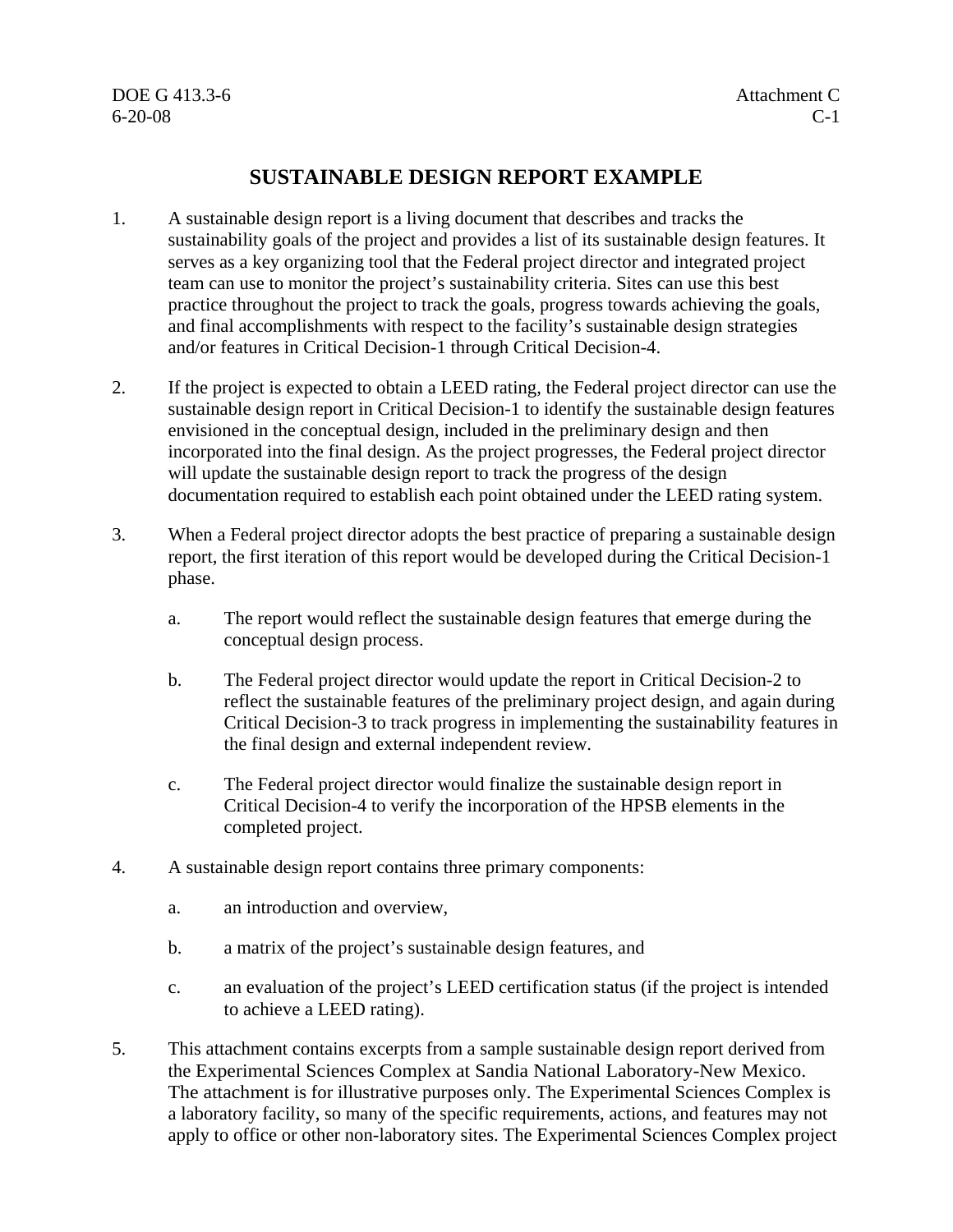was initially designed to achieve a LEED Gold certification level, and the excerpts in this attachment reflect the sustainable design report at the end of the Critical Decision-1 process. The matrix and LEED checklist are intended to provide helpful examples, but the actual sustainable design categories and design features should be developed and tracked for the specific building under construction. The excerpts in this attachment are presented in the following four tables:

- a. Table C-1, Excerpts from Experimental Sciences Complex Sustainable Design Features Matrix. This table replicates portions of the matrix that helps ensure that the sustainable design measures identified are integrated into the project's design and can be tracked as the project progresses. Table C-1 shows the requirements for sustainable sites and energy and atmosphere —two of the five categories of design requirements for this project; the matrix in the actual sustainable design report contains the requirements for all five categories. The requirements were identified during a sustainable design planning process conducted as part of the project kickoff activities. The objectives of the matrix are the following:
	- (1) Track those sustainable design features and LEED prerequisites and credits considered applicable to the project.
	- (2) Track progress of the project in meeting requirements of applicable LEED prerequisites and credits.
	- (3) Facilitate development of the LEED certification design phase documentation submittal so that the project can achieve the desired LEED rating.
- b. Table C-2 contains excerpts from the Experimental Sciences Complex sustainable design report's LEED Certification Discussion. These include background information, a discussion of the certification status, and potential LEED points.
- c. Table C-3 is the Experimental Sciences Complex LEED-NC Score Checklist. The LEED-NC Score Checklist shows each prerequisite and credit in the LEED-NC program and a determination for application to the Experimental Sciences Complex project of either "yes", "no", or "potentially."
- d. Table C-4, Potentially Applicable Experimental Sciences Complex LEED Credits, lists 21 additional "potential" LEED credit points. This listing helps the Experimental Sciences Complex project team evaluate the project's ability to achieve a LEED Gold certification level and to determine which potential LEED credit points warrant further evaluation for application to Experimental Sciences Complex.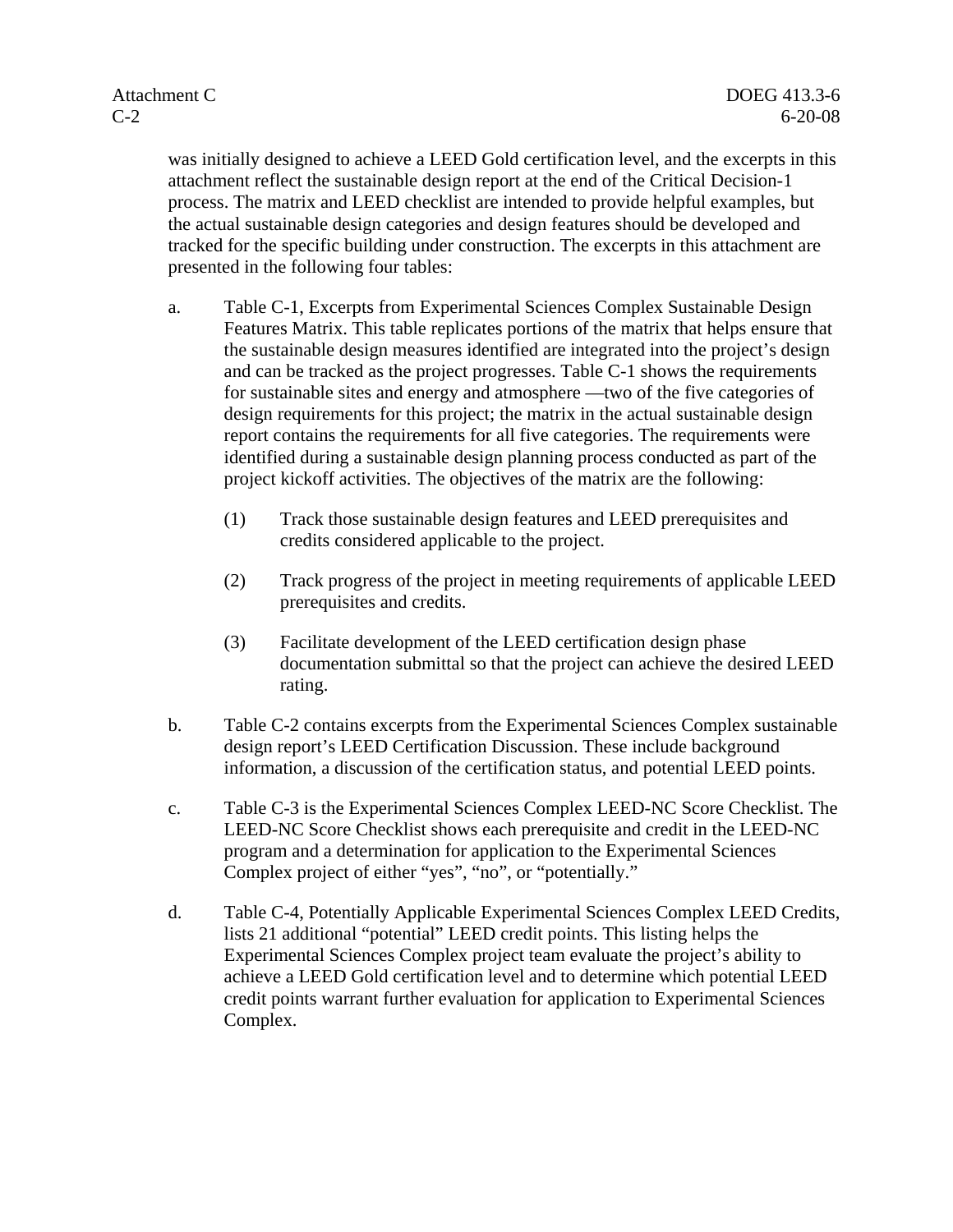#### **Responsible Description of Discipline/ Actions SD Category Requirement Features Included in Design** Erosion and **Construction** Sandia Specification 01065 will be included as part of the ESC *Erosion &* construction documents and requires the development and *Sedimentation* Sediment Control **Contractor** implementation of an erosion and sediment control plan *Control (SSp-1)*  Plan according to U.S. EPA document no. EPA 832/R-92-005, "Storm Water Management for Construction Activities," Chapter 3. This specification will ensure satisfaction of the LEED SS prerequisite, construction activity pollution prevention (SSp-1). The plan will be prepared by the construction contractor and referenced as applicable. The plan will be summarized and referenced in the final SD Report. *Site Selection* SNL The site selected for the ESC project is a previously developed Avoid development of *(SSc-1)*  area within Technical Area 1. This site meets the criteria for the **Sustainable Sites (SS)**  inappropriate sites LEED SS credit, site selection (SSc-1) Sustainable Sites (SS) *Development*  Meet a 60,000 SNL and  $\overline{\bullet}$  Selection of the ESC project location within TA 1 definitely *Density &*  square feet per meets the intent of this credit, as defined in the LEED-NC acre development *Community*  Application Guide for Multiple Buildings and On-Campus *Connectivity*  density Buildings. Documentation requirements will include: 1) showing ESC was located in a previously developed area *(SSc-2)*  with existing development and infrastructure; 2) verifying the project location is within a designated dense campus growth area; and 3) that the project is resulting in increased development density that meets or contributes to the goals of the campus mater plan. *Brownfield*  Rehabilitate and SNL The ESC project site has no history of environmental *Redevelopment*  develop an contamination requiring restoration or rehabilitation. Although environmentally the building previously occupying the ESC project site may *(SSc-3)*  damaged site have required removal of materials that posed potential risk to the environment (such as asbestos or PCBs) prior to demolition, no environment damage to the site surface or subsurface is known to have occurred. This LEED credit will not apply to the ESC project

#### **Table C-1: Excerpts from Experimental Sciences Complex Matrix of Sustainable Design Features**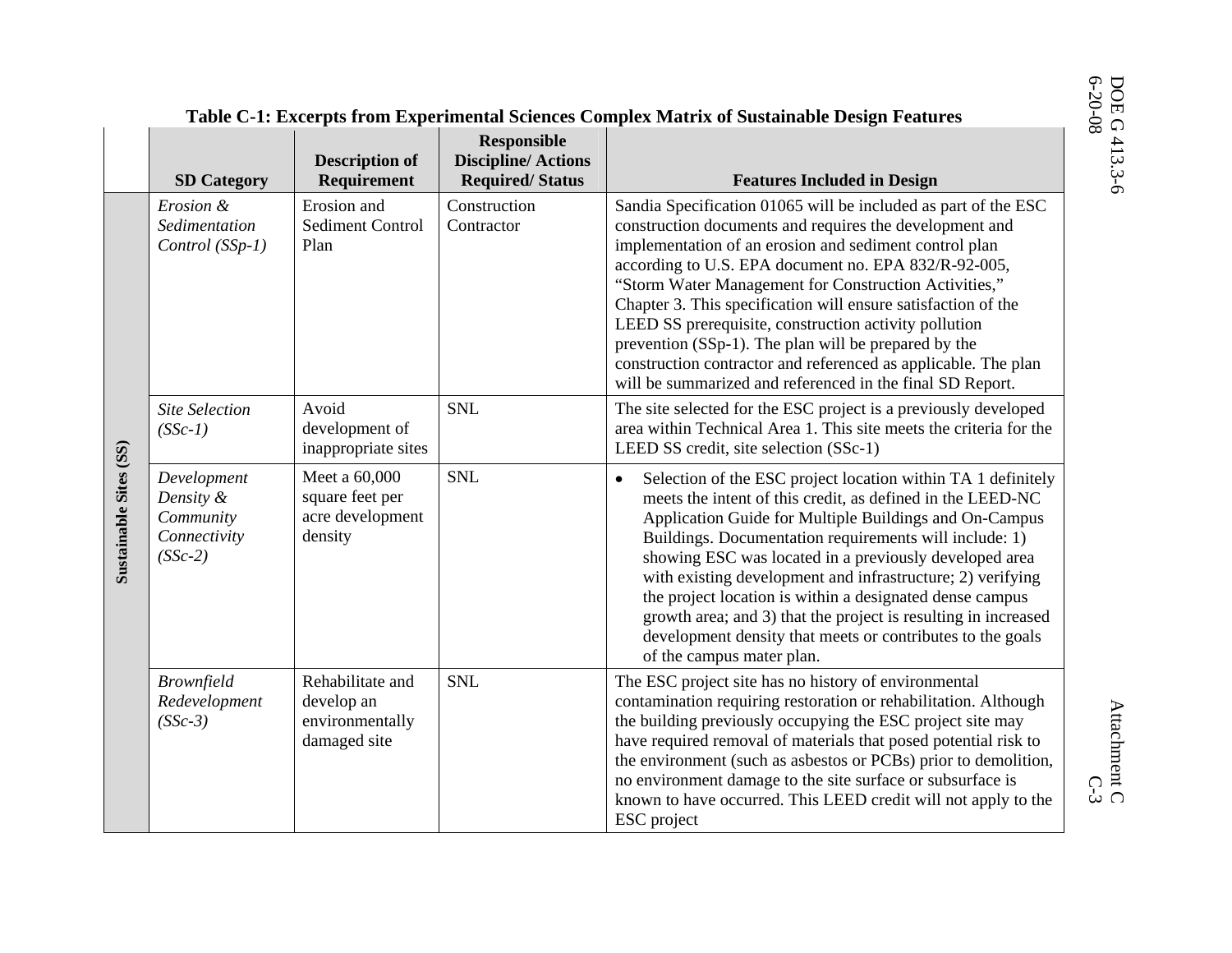|                        | <b>SD Category</b>                               | <b>Description of</b><br>Requirement                                          | <b>Responsible</b><br><b>Discipline/Actions</b><br><b>Required/Status</b> | <b>Features Included in Design</b>                                                                                                                                                                                                                                                                                                                                                                                                                                                                                                                                                                                                                                                                                                                                                                                                                                                                                                                                                                                                                                                                                                                                                                                                                                                                                                      |
|------------------------|--------------------------------------------------|-------------------------------------------------------------------------------|---------------------------------------------------------------------------|-----------------------------------------------------------------------------------------------------------------------------------------------------------------------------------------------------------------------------------------------------------------------------------------------------------------------------------------------------------------------------------------------------------------------------------------------------------------------------------------------------------------------------------------------------------------------------------------------------------------------------------------------------------------------------------------------------------------------------------------------------------------------------------------------------------------------------------------------------------------------------------------------------------------------------------------------------------------------------------------------------------------------------------------------------------------------------------------------------------------------------------------------------------------------------------------------------------------------------------------------------------------------------------------------------------------------------------------|
| Sustainable Sites (SS) | Alternative<br>Transportation<br>$(SSc-4.1/4.4)$ | Adopted features<br>that promote the<br>use of alternative<br>transportation. | <b>SNL</b>                                                                | Access to Public Transportation (SSc-4.1): Although there are<br>Albuquerque City Bus Transit System stops all around Tech<br>Area 1, the location of the ESC project appears to be just<br>beyond the 1/4 mile requirement of the credit. There are a total of<br>5 bus routes with one or more stops outside Tech Area 1 in the<br>vicinity of the ESC project site. A more detailed distance<br>assessment will be required to make a final determination for<br>the applicability of this credit to the ESC project.<br>Bicycle Commuter Provisions (SSc-4.2): The ESC design will<br>incorporate a bicycle storage rack located near the entrance to<br>the building (see ESC 100% Title 1 Dwg 748AS4001) and<br>provide a single shower facility in both the women's and men's<br>restrooms (see ESC 100% Title 1 Dwg 748AE1101).<br>Low-Emitting Vehicle Availability (SSc-4.3): The ESC design<br>will incorporate parking and recharging stations for (2) SNL<br>electric vehicles (see ESC 100% Title 1 Dwg 748AS1001).<br>Parking Capacity (SSc-4.4): The ESC design will not provide<br>new parking for personal owned vehicles and will therefore<br>satisfy the Option 4 requirements for this credit.<br>The ESC design will achieve at least three of the four LEED<br>Alternative Transportation credits (SSc-4.1/4.4) |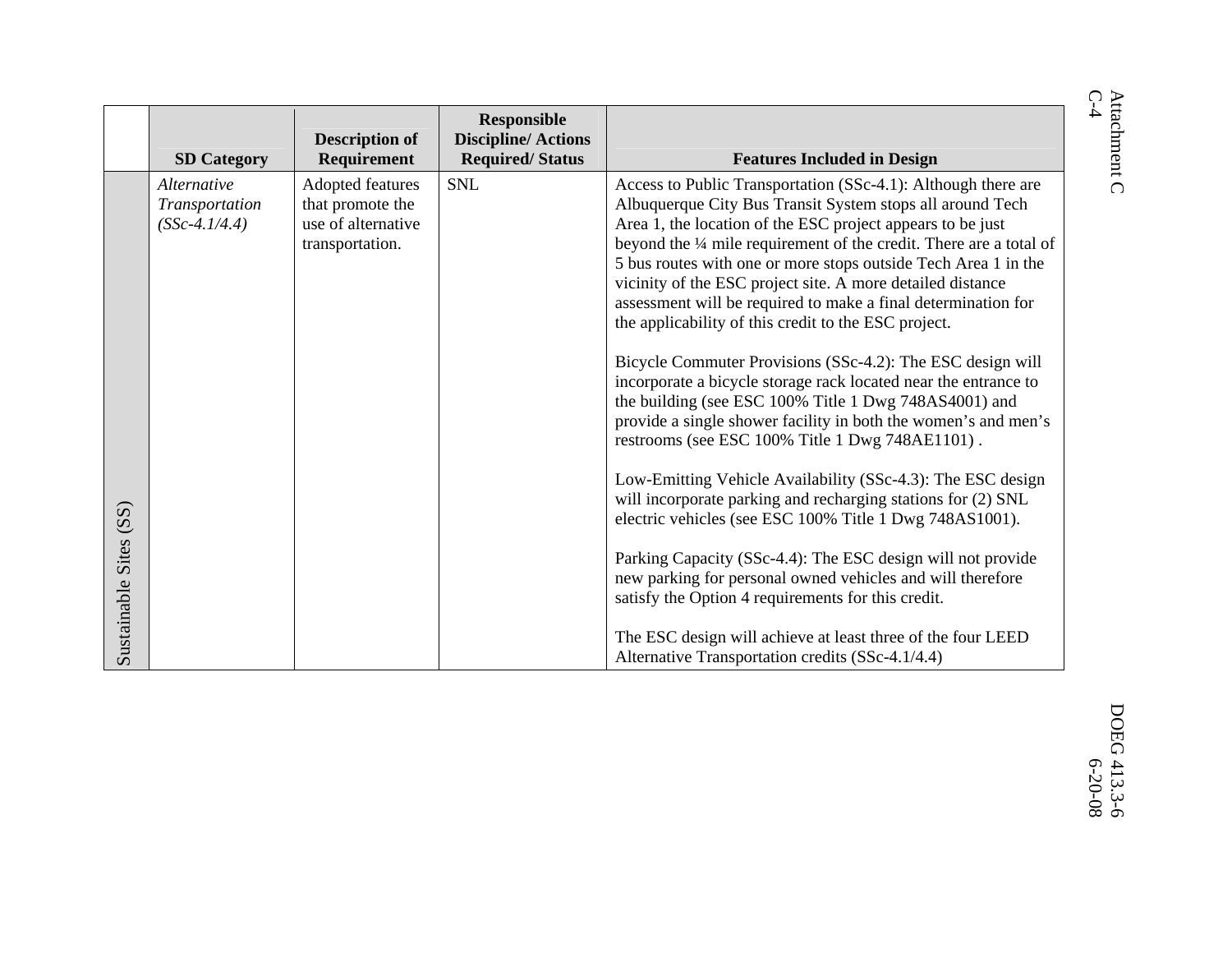**SD Category Description of Requirement Responsible Discipline/ Actions Required/ Status Features Included in Design**  Approaches and implemented measures that mitigate storm water flow or improve storm water quality relative to site development. Civil and Landscape Design Due to the limited landscape area associated with the ESC project, there is limited opportunity to manage storm water on site. Currently, roof-top runoff is direct to the east side of the ESC building. The landscape plan includes a storm water retention feature (4" to 6" deep) in the south east corner of the site (see ESC 100% Title 1 Dwg 748CG1001 and Dwg 748LI1001). However, the majority of site runoff is directed to storm drain inlets located on H and G Avenues. The capacity of the retention feature is currently be evaluated relative to the preand post-development runoff quantities and rates. In addition, treatment of storm water runoff using a chambered storm water manhole to remove suspended solids is under consideration. Landscape and exterior design features that reduce the heat island effect Architecture/Landscape Design The ESC project has limited exterior areas available to shade exterior hardscape surfaces such as walkways, services roadways and parking area. Landscape trees and building structure features will shade the hardscape surfaces surrounding the ESC building to some extent. Evaluation of the LEED Heat Island credit for shading site hardscape surfaces (SSc-7.1) is ongoing. ESC 100% Title 1 Dwg 748LP1001 illustrates the landscape design for ESC and Dwg 748CS1002 illustrates the development footprint and associated hardscape surfaces for ESC. The ESC design will incorporate a white, cool-roof membrane meeting the Solar Reflectance Index (SRI) requirement of 78 or greater over much of the laboratory spaces. In addition, the standing seam metal roof system over the high bay area will also meet the SRI requirement.

> Since the entire roofing system will meet the SRI requirement, an Innovation Credit point may also be obtained due to the resulting 100% roof coverage meeting the SRI requirement.

*Storm water Management (SSc-6.1/6.2)*

*Heat Island (SSc-7.1/7.2)* 

Sustainable Sites (SS)

Sustainable Sites (SS)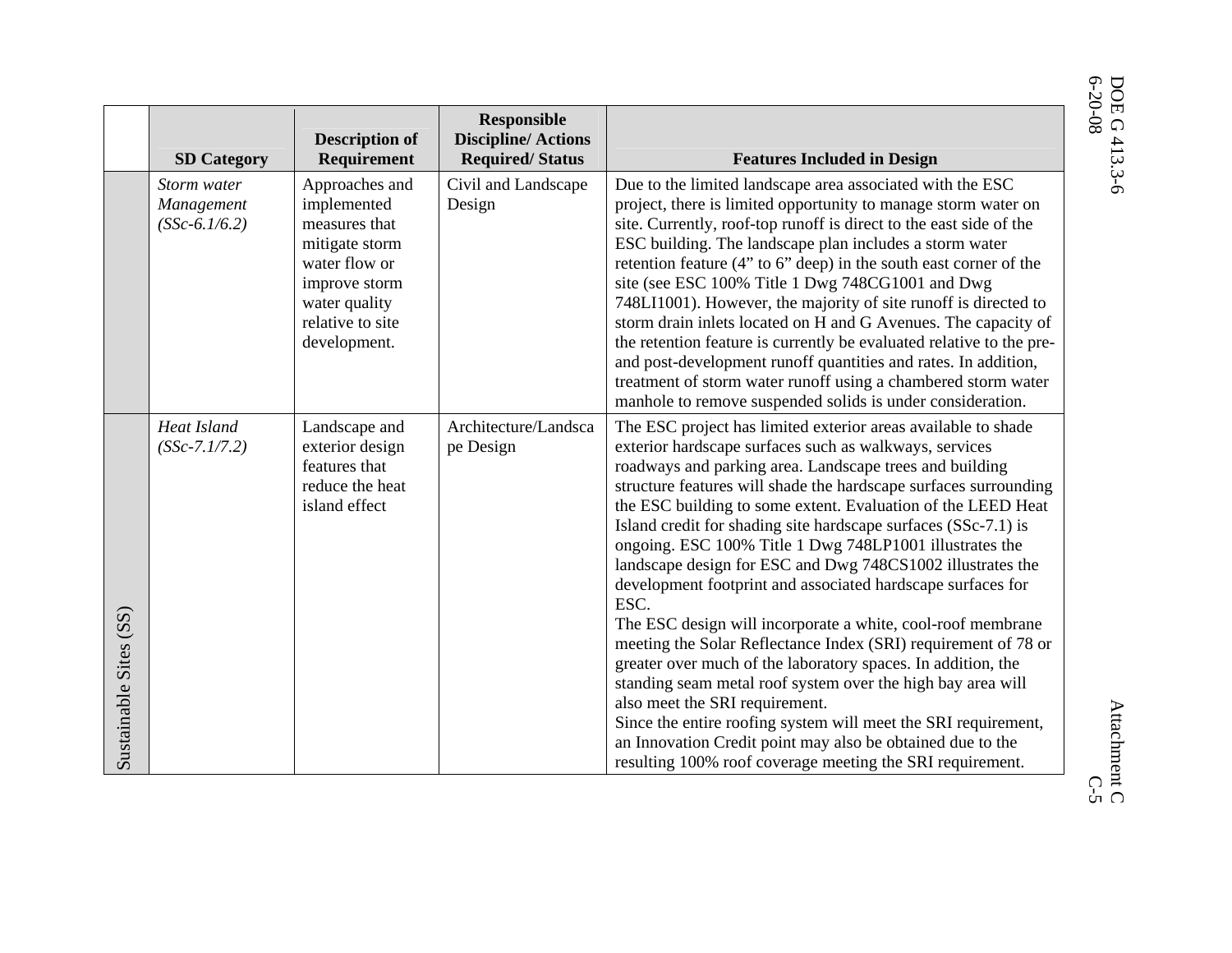|                                                    | <b>SD Category</b>                               | <b>Description of</b><br>Requirement                                                                             | <b>Responsible</b><br><b>Discipline/Actions</b><br><b>Required/Status</b> | <b>Features Included in Design</b>                                                                                                                                                                                                                                                                                                                                                                                                                                                            |
|----------------------------------------------------|--------------------------------------------------|------------------------------------------------------------------------------------------------------------------|---------------------------------------------------------------------------|-----------------------------------------------------------------------------------------------------------------------------------------------------------------------------------------------------------------------------------------------------------------------------------------------------------------------------------------------------------------------------------------------------------------------------------------------------------------------------------------------|
|                                                    | <b>Light Pollution</b><br>Reduction<br>$(SSc-8)$ | Adopted measures<br>that reduce the<br>amount of light<br>leaving the site at<br>night.                          | <b>Electrical Design</b>                                                  | The ESC design has limited exterior lighting requirements, due<br>to the absence of a parking area and limited area surrounding<br>the building. The LEED light pollution reduction credit (SSc-8)<br>should be relatively straight forward to achieve. The exterior<br>lighting design for ESC remains under evaluation for LEED<br>credit compliance. The ESC 100% Title 1 design indicates night<br>sky compliant wall-pak metal halide fixtures will be installed<br>over exterior doors. |
| FA)<br>$\mathbf{\mathcal{E}}$<br>Energy<br>tmosphe | Fundamental<br>Commissioning<br>$(EAp-1)$        | Verify the<br>building's energy<br>related systems<br>are installed,<br>calibrated and<br>operate as<br>intended | Commissioning<br>Authority                                                | Although commissioning specifications have been included in<br>the 100% Title I design phase documents, a commissioning<br>authority has not been identified and the start of commissioning<br>activities has not been established. However, fundamental<br>commissioning of ESC has been identified as an activity to be<br>performed. The LEED fundamental commissioning credit<br>(EAp-1) should be relatively straight forward to achieve.                                                |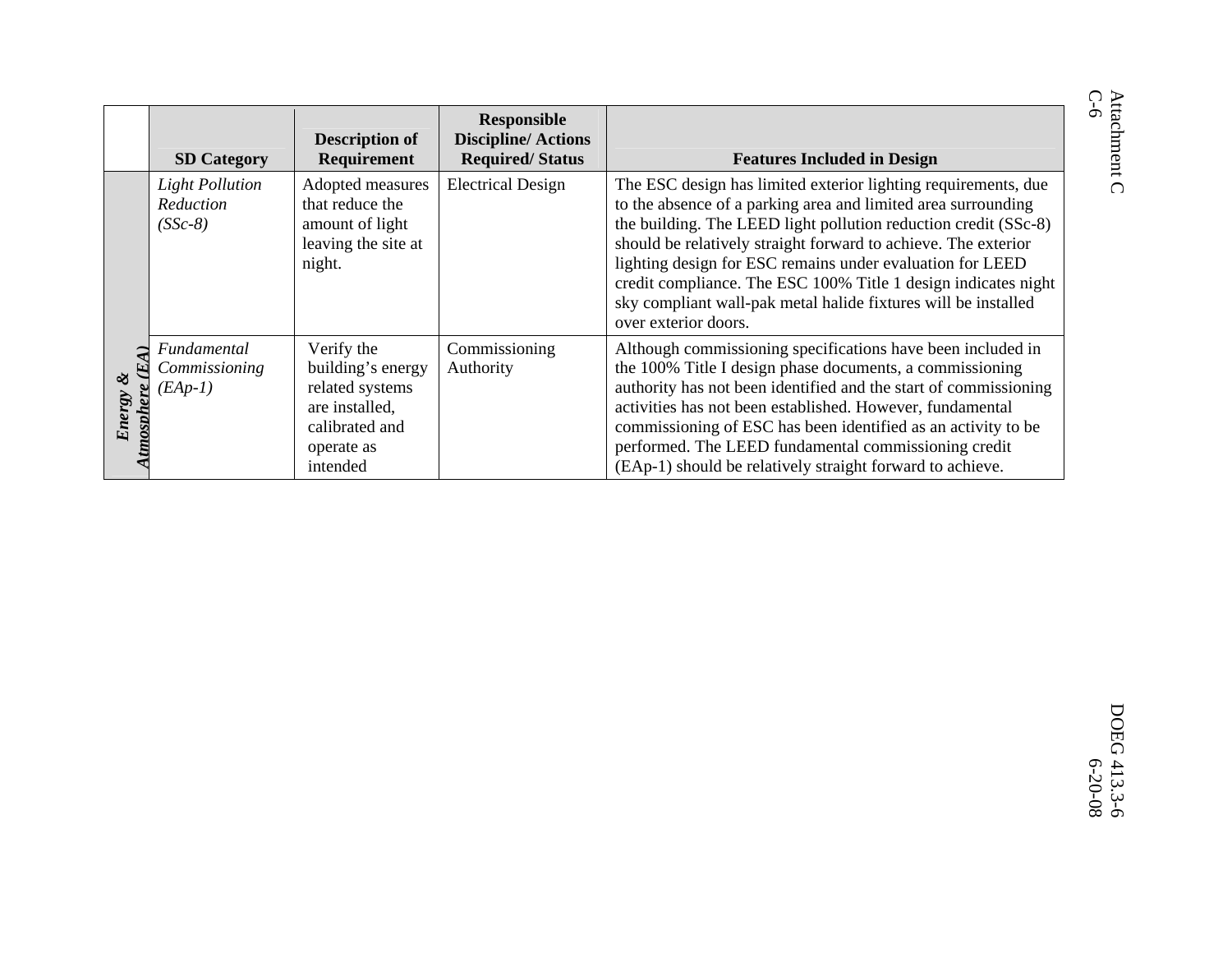|                                                                                                         |                                                                                                                                                                                                                                                                                                                                                                                                                                                                     | <b>Responsible</b>                                  |                                                                                                                                                                                                                                                                                                                                                                                                                                                                                                                                                                                                                                                                                                                                                                                                                                                                                                                                                                                                                                                                                                                                                                                                                                                                                                                                                                                                                                                                                                                                                                                                                          |
|---------------------------------------------------------------------------------------------------------|---------------------------------------------------------------------------------------------------------------------------------------------------------------------------------------------------------------------------------------------------------------------------------------------------------------------------------------------------------------------------------------------------------------------------------------------------------------------|-----------------------------------------------------|--------------------------------------------------------------------------------------------------------------------------------------------------------------------------------------------------------------------------------------------------------------------------------------------------------------------------------------------------------------------------------------------------------------------------------------------------------------------------------------------------------------------------------------------------------------------------------------------------------------------------------------------------------------------------------------------------------------------------------------------------------------------------------------------------------------------------------------------------------------------------------------------------------------------------------------------------------------------------------------------------------------------------------------------------------------------------------------------------------------------------------------------------------------------------------------------------------------------------------------------------------------------------------------------------------------------------------------------------------------------------------------------------------------------------------------------------------------------------------------------------------------------------------------------------------------------------------------------------------------------------|
| <b>SD Category</b>                                                                                      | <b>Description of</b><br>Requirement                                                                                                                                                                                                                                                                                                                                                                                                                                | <b>Discipline/Actions</b><br><b>Required/Status</b> | <b>Features Included in Design</b>                                                                                                                                                                                                                                                                                                                                                                                                                                                                                                                                                                                                                                                                                                                                                                                                                                                                                                                                                                                                                                                                                                                                                                                                                                                                                                                                                                                                                                                                                                                                                                                       |
| Minimum Energy<br>Performance<br>$(EAp-2)$<br><b>Optimize Energy</b><br>Performance<br>$(EAc-1.1/1.10)$ | Comply with<br>mandatory<br>provisions and<br>prescriptive<br>requirements of<br><b>ASHRAE</b><br>90.1-2004<br>1) Results of<br>energy analysis,<br>including<br>projected energy<br>use index<br>$(BTU/GSF/yr)$ of<br>selected design.<br>2) Performance<br>metrics (such as<br>lighting watts/SF,<br>AFUE.<br>CFM/peak fan<br>$kW$ ).<br>3) Cross<br>Reference with<br>the design basis<br>and design<br>analysis.<br>4)<br>Summary<br>and<br>Recommendation<br>S | Mechanical Design                                   | The ESC 100% Title 1 design identifies a number of energy<br>efficiency measures incorporating into the building design,<br>including:<br>HVAC system design with two partial load boilers that<br>$\bullet$<br>match heating capacities; full economizer controls to<br>allow seasonal free-cooling; and high efficiency<br>motors.<br>Heat pipe heat recovery system to recovery heat from<br>exhaust air for preheating outside air entering the<br>building.<br>Building envelope design with specification of R-19<br>wall cavity insulation, R-30 roof insulation; and<br>insulating glass units with thermally broken frames.<br>Building fenestration design with horizontal mullion<br>$\bullet$<br>extension shading devices.<br>Occupancy sensors for lighting control in corridors,<br>bathrooms, conference room, break room, and<br>throughout the interior office spaces.<br>An energy conservation report will be prepared for ESC and<br>will be included as an appendix once available. An energy<br>simulation model for ESC has been developed to evaluate<br>energy efficiency opportunities as well as energy performance<br>relative to ASHRAE 90.1-2004 for LEED Optimize Energy Use<br>credit (EAc-1.1/1.10) results. Currently ESC building<br>simulation results (using Trane Trace 700) indicates a 32%<br>reduction compared to ASHRAE 90.1, resulting in 7 of 10<br>possible LEED points for energy efficiency.<br>The LEED Minimum Energy Efficiency prerequisite (EAp-2)<br>should be relatively straight forward to achieve as ASHRAE<br>90.1-2004 compliance is a project requirement. |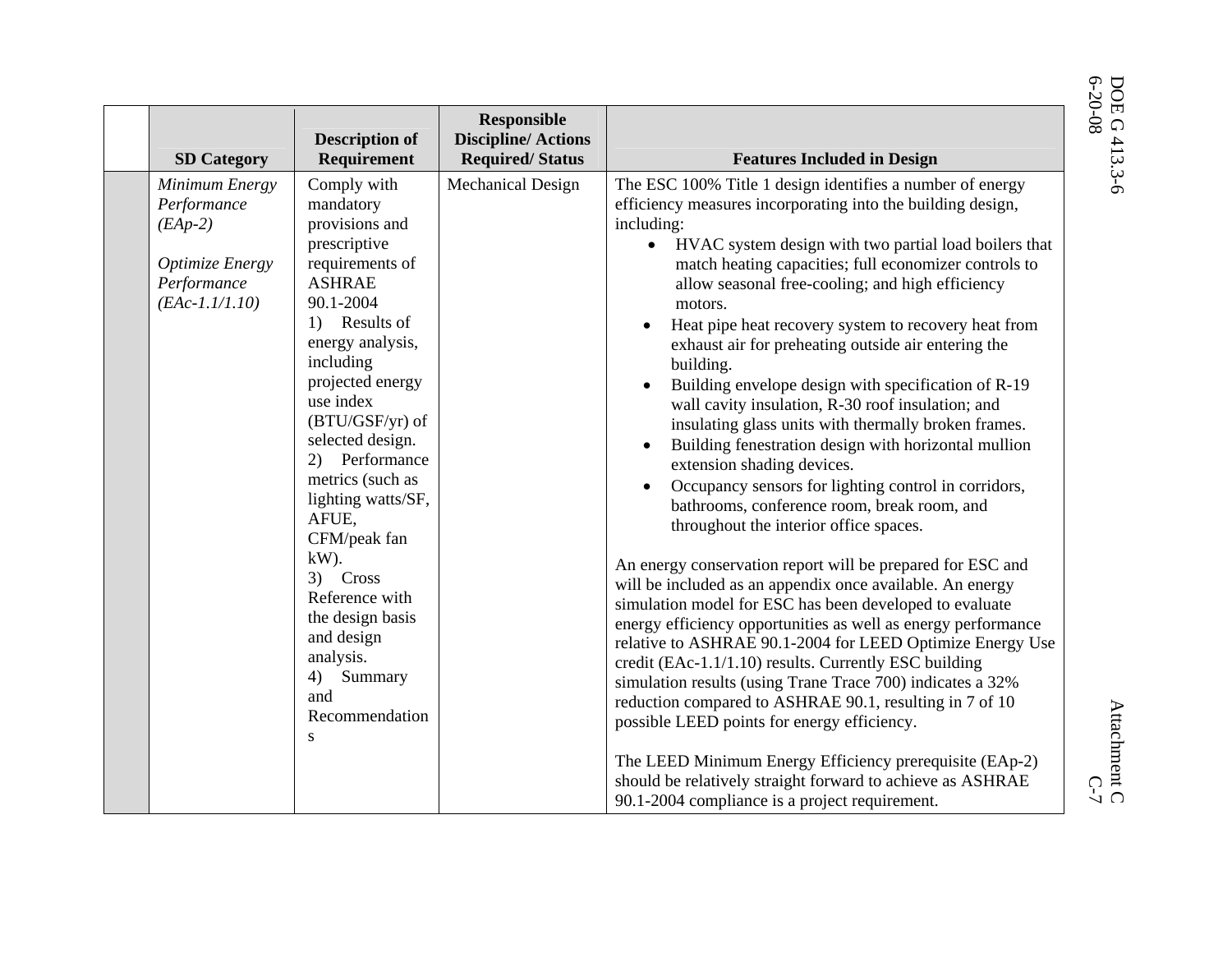|                 | <b>SD Category</b>                                  | <b>Description of</b><br>Requirement             | <b>Responsible</b><br><b>Discipline/Actions</b><br><b>Required/Status</b> | <b>Features Included in Design</b>                                                                                                                                                                                                                                                                                                                                   |
|-----------------|-----------------------------------------------------|--------------------------------------------------|---------------------------------------------------------------------------|----------------------------------------------------------------------------------------------------------------------------------------------------------------------------------------------------------------------------------------------------------------------------------------------------------------------------------------------------------------------|
|                 | Refrigerant<br>Management<br>$(EAp-3)$              | Reduce use of<br>ozone depleting<br>refrigerants | <b>Mechanical Design</b>                                                  | No CFC refrigerants will be specified for ESC HVAC&R<br>systems. As a result, the LEED Refrigerant Management<br>prerequisite (EAp-3) should be straight forward to achieve.                                                                                                                                                                                         |
| Atmosphere (EA) | Enhanced<br>Refrigerant<br>Management<br>$(EAc-4)$  |                                                  |                                                                           | The chillers specified for ESC at the 100% Title I design phase<br>will use either R-407-C or R-134A refrigerants. The fire<br>suppression system for ESC is water based. As a result, the<br>Enhanced Refrigerant Management credit (EAc-4) will also be<br>straight forward to achieve. However, calculations<br>demonstrating credit compliance will be required. |
| Energy &        | $On-Site$<br>Renewable<br>Energy<br>$(EAc-2.1/2.3)$ | Implement<br>renewable energy<br>sources         | <b>Mechanical Design</b>                                                  | The ESC mechanical design team is evaluating the feasibility of<br>implementing a solar hot water heating system for domestic hot<br>water. Details for this evaluation will be included when<br>available. Initial evaluations indicated unfavorable economics;<br>however, a more detailed analysis is ongoing.                                                    |
|                 |                                                     |                                                  |                                                                           | The LEED On-Site Renewable Energy credit (EAp-2.1/2.3) will<br>not likely be satisfied, as the renewable energy source must<br>account for a minimum of 2.5% of the building energy cost (as<br>determined for EAc-1).                                                                                                                                               |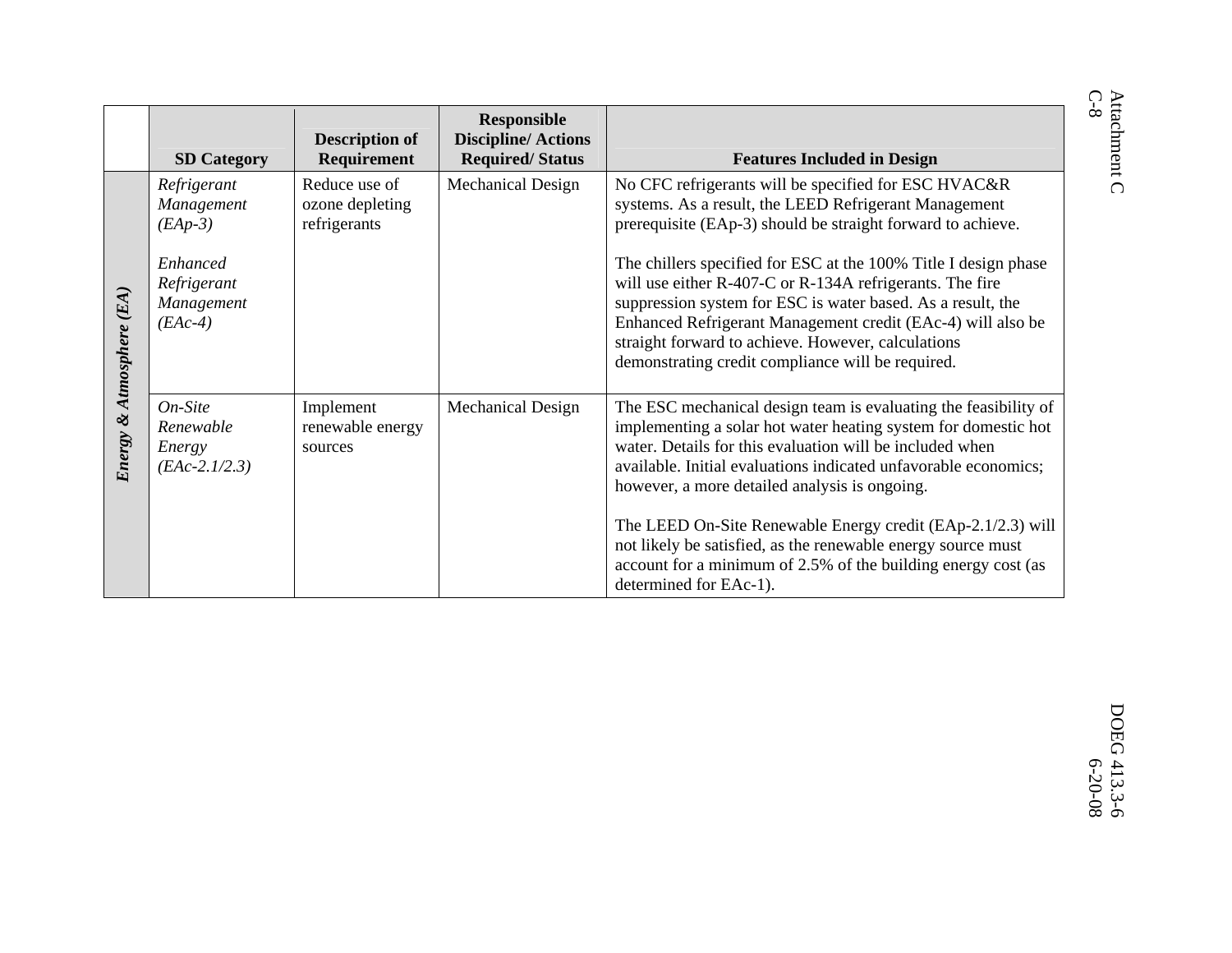| luded in Design                    |
|------------------------------------|
| ifications have been included in   |
| documents, a commissioning         |
| ed and the start of commissioning  |
| hed. Although fundamental          |
| en identified as an activity to be |
| ioning activities prior to         |
| on documents has been identified   |
| The ESC design team is currently   |
| with enhanced commissioning        |
| perform the enhanced               |
| <b>LEED Enhanced Commissioning</b> |
| be achieved as of 100% Title I     |
|                                    |

|                          | <b>SD Category</b>                           | <b>Description of</b><br>Requirement                                                                                                | <b>Responsible</b><br><b>Discipline/Actions</b><br><b>Required/Status</b> | <b>Features Included in Design</b>                                                                                                                                                                                                                                                                                                                                                                                                                                                                                                                                                                                                                                                                                                                                                            |
|--------------------------|----------------------------------------------|-------------------------------------------------------------------------------------------------------------------------------------|---------------------------------------------------------------------------|-----------------------------------------------------------------------------------------------------------------------------------------------------------------------------------------------------------------------------------------------------------------------------------------------------------------------------------------------------------------------------------------------------------------------------------------------------------------------------------------------------------------------------------------------------------------------------------------------------------------------------------------------------------------------------------------------------------------------------------------------------------------------------------------------|
| Energy & Atmosphere (EA) | Enhanced<br>Commissioning<br>$(EAc-3)$       | Initiate<br>commissioning<br>activities early in<br>the design process<br>and perform<br>additional<br>commissioning<br>activities. | Commissioning<br>Authority                                                | Although commissioning specifications have been included in<br>the 100% Title I design phase documents, a commissioning<br>authority has not been identified and the start of commissioning<br>activities has not been established. Although fundamental<br>commissioning of ESC has been identified as an activity to be<br>performed, initiating commissioning activities prior to<br>development of the construction documents has been identified<br>as an excessive cost element. The ESC design team is currently<br>evaluating the cost associated with enhanced commissioning<br>and the potential for Sandia to perform the enhanced<br>commissioning activities. The LEED Enhanced Commissioning<br>credit (EAc-3) is not likely to be achieved as of 100% Title I<br>design phase. |
|                          | Measurement and<br>Verification<br>$(EAc-5)$ | Provide for<br>ongoing<br>accountability of<br>building energy<br>consumption over<br>time                                          | <b>Mechanical Controls</b><br>Design                                      | Continuous monitoring and control equipment have not yet<br>been defined for such systems as lighting; constant and variable<br>motor loads; variable frequency drive operation; chiller<br>efficiency at variable loads; air and water economizer and heat<br>recovery cycles; air distribution static pressures and ventilation<br>air volumes; boiler efficiencies; building-related process energy<br>systems and equipment; indoor water risers and outdoor<br>irrigation systems.                                                                                                                                                                                                                                                                                                       |
|                          |                                              |                                                                                                                                     |                                                                           | The LEED Measurement and Verification credit (EAc-5)<br>requires development and implementation of an M&V Plan<br>following the International Performance Measurement &<br>Verification Protocol, Volume III: Concepts and Options for<br>Determining Energy Savings in New Construction, April 2003.<br>M&V details for ESC are under development and the<br>requirements for this LEED credit should be evaluated further<br>as the ESC design progresses.                                                                                                                                                                                                                                                                                                                                  |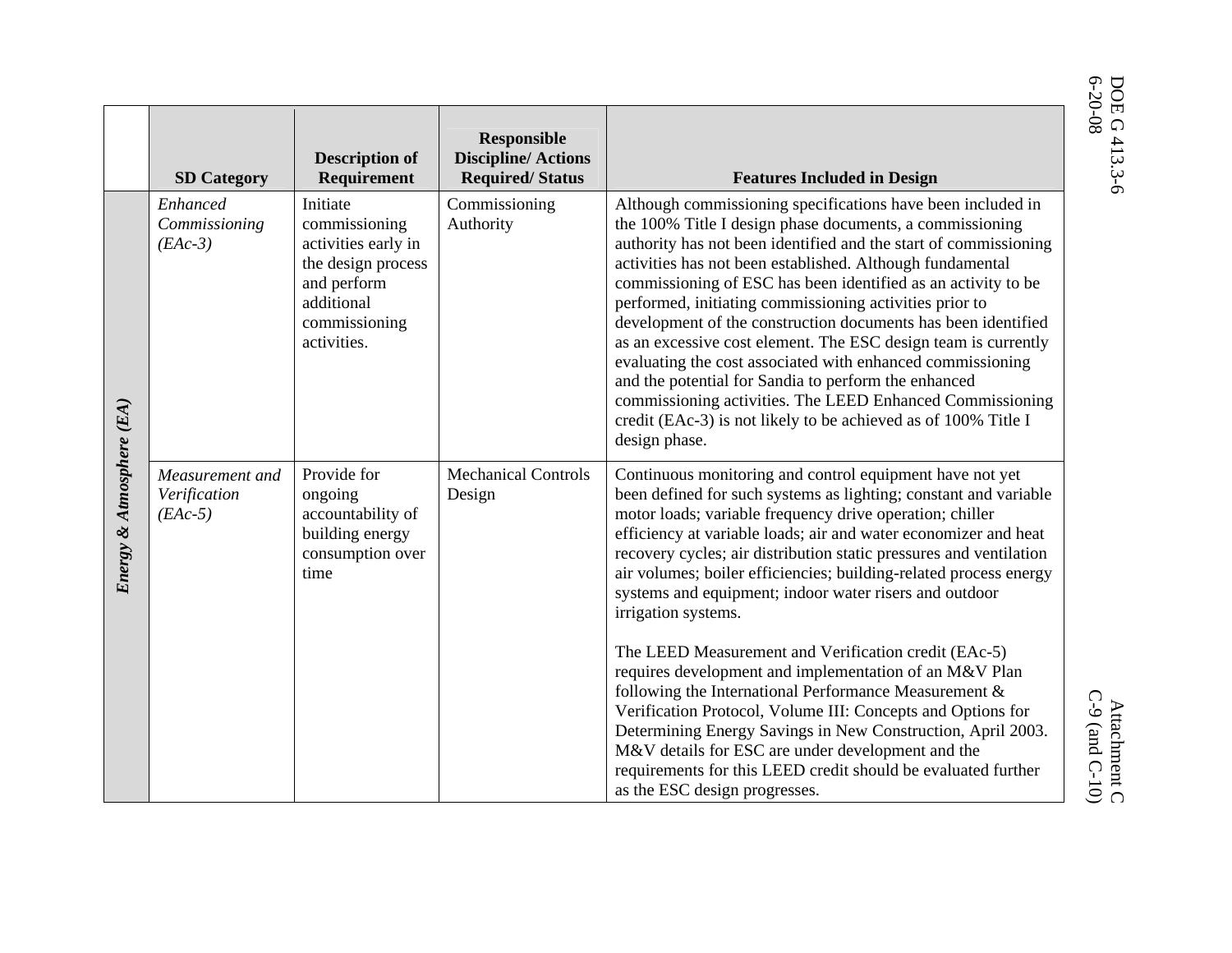### **Table C-2. Excerpts from Experimental Sciences Complex's LEED Certification Discussion**

#### **Introduction**

The Leadership in Energy and Environmental Design for New Construction (LEED-NC) Green Building Rating System™ has become the industry standard for design, construction, and operation of high performance green buildings. The Experimental Sciences Complex project has been registered with the US Green Building Council (USGBC) for certification under version 2.2 of the LEED-NC rating system. The Experimental Sciences Complex project has committed to achieving a minimum certification level of LEED Silver, and to strive for a certification level of LEED Gold. This section of the Sustainable Design report provides the status of progress towards LEED certification for the Experimental Sciences Complex project.

#### **Certification Status**

The LEED-NC rating system is a point-based approach to assign a score to a building. A LEED-NC Score Checklist has been developed for the Experimental Sciences Complex project; this will be maintained throughout the design process to track each LEED prerequisite and credit considered applicable to the Experimental Sciences Complex building project (see Table C-3 of this attachment). The LEED-NC Score Checklist shows each prerequisite and credit in the LEED-NC program and a determination for application to the Experimental Sciences Complex project of either "yes", "no", or "potentially" (indicated by a question mark, "?", on the checklist). A "yes" determination indicates all the requirements associated with the credit or prerequisite can and will be satisfied. A "no" determination indicates that one or more specific aspects of the requirements associated with the credit or pre-requisite is either not applicable or simply will not be satisfied by the Experimental Sciences Complex project. A "potentially" (?) determination indicates that the credit or prerequisite could potentially be satisfied, but requires additional evaluation for applicability to Experimental Sciences Complex and ability to satisfy the credit or prerequisite requirements.

*Discussion: Table C-3 contains the LEED-NC Score Checklist for the Experimental Sciences Complex* 

#### **Potential LEED Points**

The Experimental Sciences Complex LEED-NC Score Checklist indicates that a total of 33 points are considered achievable at the 100% Title I design phase of the Experimental Sciences Complex project. The checklist also indicates that another 21 points are considered to be potentially achievable. Although 33 points would achieve a LEED Silver certification level, loss of any credit points due to unforeseen future circumstances (such as changes to the project scope or value engineering measures) could jeopardize the certification level achievable by the project. In addition, the Experimental Sciences Complex project is striving to attain a LEED Gold certification level. Therefore, satisfying at least some of the 21 LEED credit points designated as "potentially" achievable is important to preserving the LEED Silver certification level and essential to obtaining the LEED Gold certification level.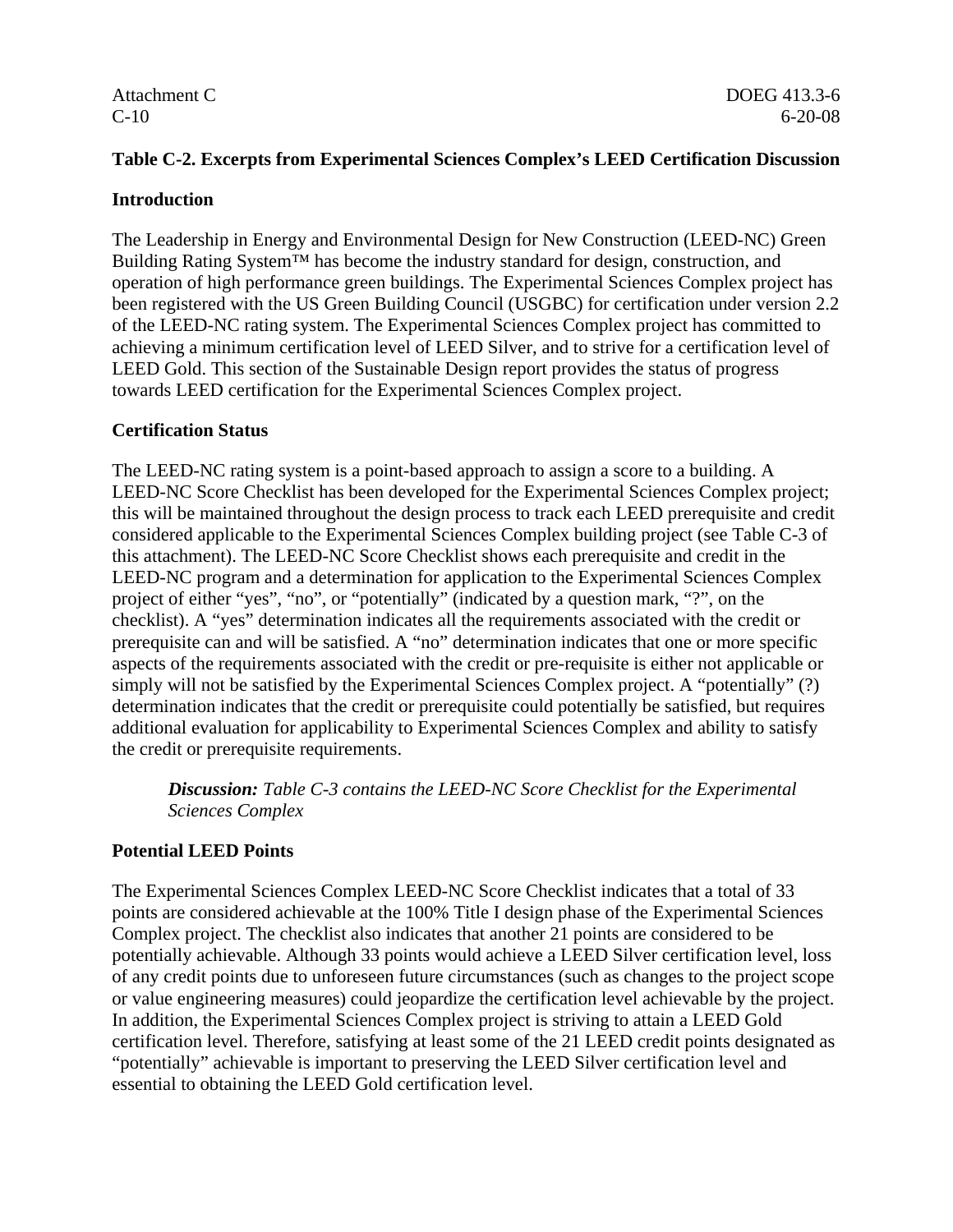*Discussion: Table C-4 of this attachment lists the additional 21 "potential" LEED credit points and provides an evaluation of the 21 "potential" LEED credit points to determine those considered more likely (greater than 50% probability) to be applicable and achievable by the Experimental Sciences Complex project and those considered unlikely (less than 50% probability) to be applicable and achievable by the Experimental Sciences Complex project. This information helps the Experimental Sciences Complex project team evaluate the ability to achieve a LEED Gold certification level and to determine which potential LEED credit points warrant further evaluation for application and benefit to Experimental Sciences Complex. The information provided in the Sustainable Design Result Matrix. (Table C-1 of this attachment provides the basis for these determinations.)*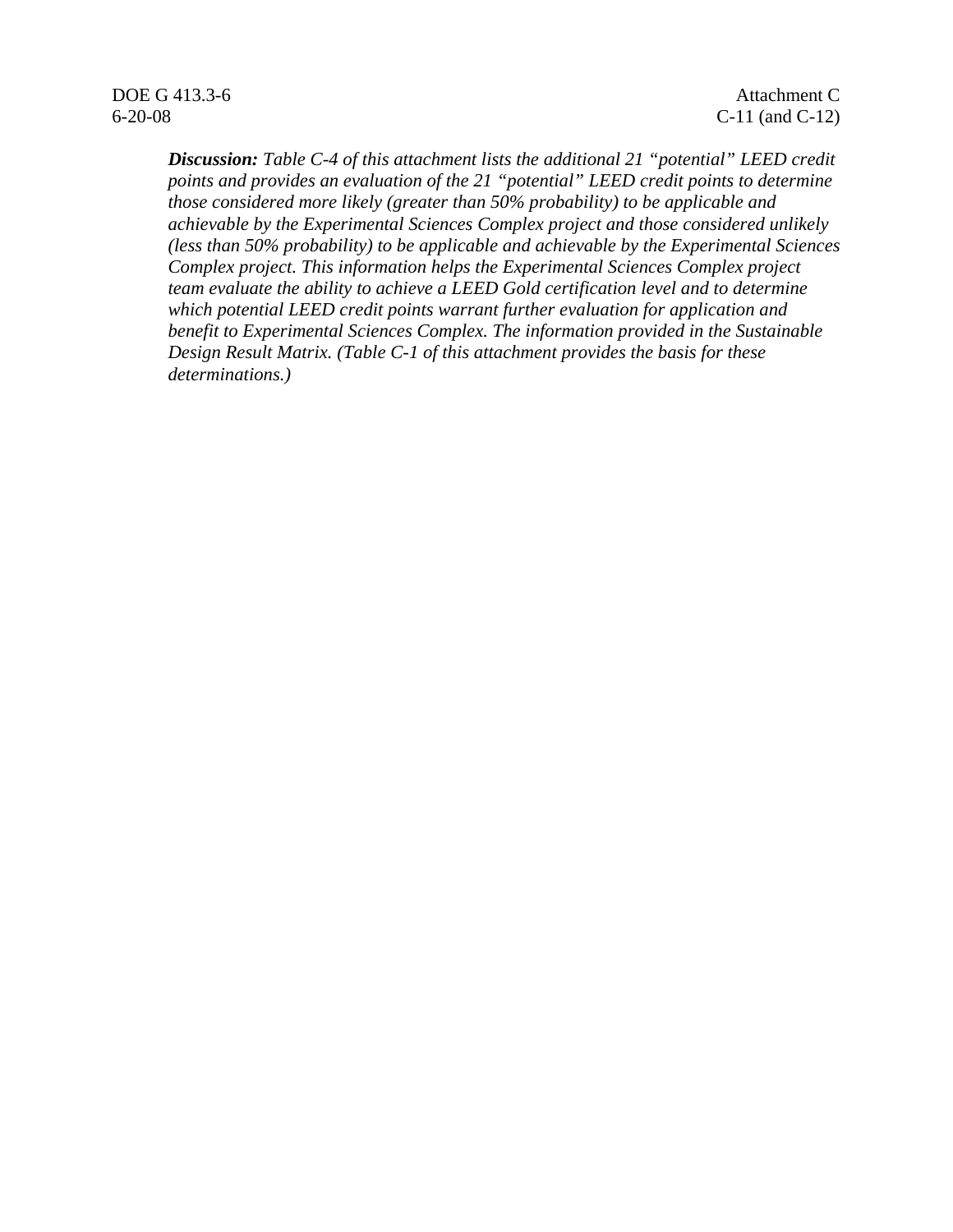## **TABLE C-3: LEED-NC Checklist**



## **Experimental Sciences Complex LEED-NC (Ver 2.2) Score Checklist**

Experimental Sciences Complex

Sandia National Laboratories/New Mexico

Yes ? No

| 6 | 5 | 3 | <b>Sustainable Sites</b> |                                                                         | 14 Points |
|---|---|---|--------------------------|-------------------------------------------------------------------------|-----------|
|   |   |   | Prereg 1                 | <b>Construction Activity Pollution Prevention</b>                       | Required  |
|   |   |   | Credit 1                 | <b>Site Selection</b>                                                   |           |
|   |   |   | Credit 2                 | <b>Development Density &amp; Community Connectivity</b>                 |           |
|   |   | 1 | Credit 3                 | <b>Brownfield Redevelopment</b>                                         |           |
|   | 1 |   | Credit 4.1               | <b>Alternative Transportation, Public Transportation Access</b>         |           |
|   |   |   | Credit 4.2               | <b>Alternative Transportation, Bicycle Storage &amp; Changing Rooms</b> |           |
|   |   |   | Credit 4.3               | Alternative Transportation, Low-Emitting and Fuel-Efficient<br>Vehicles |           |
|   |   |   | Credit 4.4               | <b>Alternative Transportation, Parking Capacity</b>                     |           |
|   |   | 1 | Credit 5.1               | <b>Site Development, Protect of Restore Habitat</b>                     |           |
|   |   | 1 | Credit 5.2               | Site Development, Maximize Open Space                                   |           |
|   |   |   | Credit 6.1               | <b>Stormwater Design, Quantity Control</b>                              |           |
|   |   |   | Credit 6.2               | <b>Stormwater Design, Quality Control</b>                               |           |
|   | 1 |   | Credit 7.1               | Heat Island Effect, Non-Roof                                            |           |
| 1 |   |   | Credit 7.2               | <b>Heat Island Effect, Roof</b>                                         |           |
|   |   |   | Credit 8                 | <b>Light Pollution Reduction</b>                                        |           |

Yes ? No

| $\mathbf{3}$ |  | <b>Water Efficiency</b> |                                                              | 5 Points |
|--------------|--|-------------------------|--------------------------------------------------------------|----------|
|              |  | Credit 1.1              | Water Efficient Landscaping, Reduce by 50%                   |          |
|              |  | Credit 1.2              | Water Efficient Landscaping, No Potable Use or No Irrigation |          |
|              |  | Credit 2                | <b>Innovative Wastewater Technologies</b>                    |          |
|              |  | Credit 3.1              | <b>Water Use Reduction, 20% Reduction</b>                    |          |
|              |  | Credit 3.2              | <b>Water Use Reduction, 30% Reduction</b>                    |          |

Yes ? No

|  |          | <b>Energy &amp; Atmosphere</b>                                            | <b>17 Points</b> |
|--|----------|---------------------------------------------------------------------------|------------------|
|  | Prereg 1 | <b>Fundamental Commissioning of the Building Energy</b><br><b>Systems</b> | Required         |
|  | Prereg 2 | <b>Minimum Energy Performance</b>                                         | Required         |
|  | Prereg 3 | <b>Fundamental Refrigerant Management</b>                                 | Required         |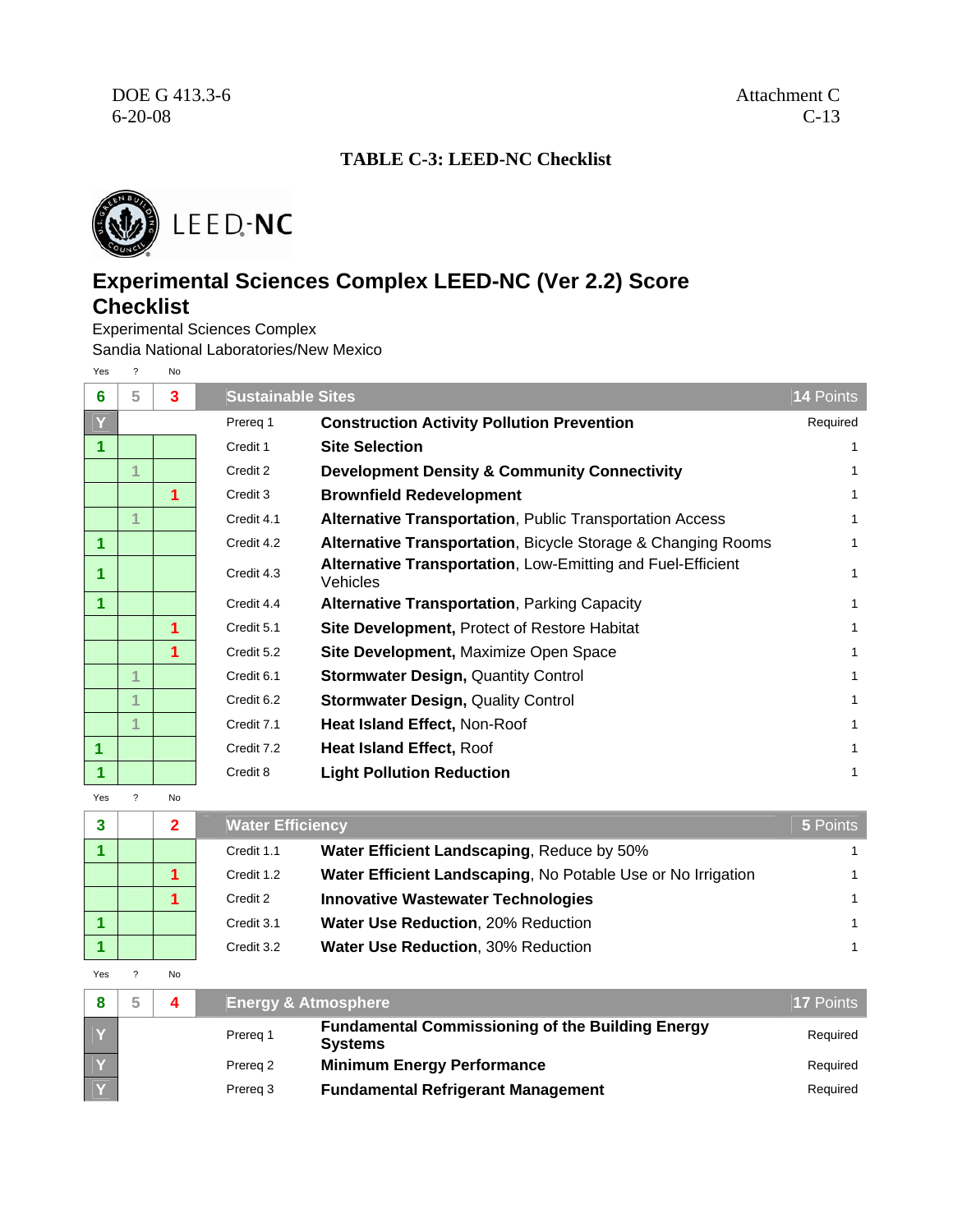Attachment C<br>C-14

| Attachment C | DOEG 413.3-6  |
|--------------|---------------|
| $C-14$       | $6 - 20 - 08$ |

|  |              | Credit 1 | <b>Optimize Energy Performance</b>     | 1 to 10    |
|--|--------------|----------|----------------------------------------|------------|
|  | $\mathbf{2}$ | Credit 2 | <b>On-Site Renewable Energy</b>        | $1$ to $3$ |
|  |              | Credit 3 | <b>Enhanced Commissioning</b>          |            |
|  |              | Credit 4 | <b>Enhanced Refrigerant Management</b> | 1          |
|  |              | Credit 5 | <b>Measurement &amp; Verification</b>  | 1          |
|  |              | Credit 6 | <b>Green Power</b>                     |            |

continued…

| Yes |    | No |            |                                                                              |           |
|-----|----|----|------------|------------------------------------------------------------------------------|-----------|
| 5   | 3. | 5  |            | <b>Materials &amp; Resources</b>                                             | 13 Points |
| Y   |    |    | Prereq 1   | <b>Storage &amp; Collection of Recyclables</b>                               | Required  |
|     |    | 1  | Credit 1.1 | <b>Building Reuse, Maintain 75% of Existing Walls, Floors &amp; Roof</b>     |           |
|     |    | 1  | Credit 1.2 | <b>Building Reuse, Maintain 100% of Existing Walls, Floors &amp; Roof</b>    |           |
|     |    | 1  | Credit 1.3 | <b>Building Reuse, Maintain 50% of Interior Non-Structural Elements</b>      |           |
| 1   |    |    | Credit 2.1 | <b>Construction Waste Management, Divert 50% from Disposal</b>               |           |
|     |    |    | Credit 2.2 | <b>Construction Waste Management, Divert 75% from Disposal</b>               |           |
|     |    | 1  | Credit 3.1 | <b>Materials Reuse, 5%</b>                                                   |           |
|     |    | 1  | Credit 3.2 | <b>Materials Reuse, 10%</b>                                                  |           |
| 1   |    |    | Credit 4.1 | <b>Recycled Content</b> , 10% (post-consumer $+$ $\frac{1}{2}$ pre-consumer) |           |
|     |    |    | Credit 4.2 | <b>Recycled Content</b> , 20% (post-consumer $+$ $\frac{1}{2}$ pre-consumer) |           |
|     |    |    | Credit 5.1 | Regional Materials, 10% Extracted, Processed & Manufactured<br>Regionally    |           |
|     | 4  |    | Credit 5.2 | Regional Materials, 20% Extracted, Processed & Manufactured<br>Regionally    |           |
|     | 1  |    | Credit 6   | <b>Rapidly Renewable Materials</b>                                           |           |
| 1   |    |    | Credit 7   | <b>Certified Wood</b>                                                        |           |
| Yes | ?  | No |            |                                                                              |           |

| 10                   | 4 | $\mathbf{2}$ |            | <b>Indoor Environmental Quality</b>                          | <b>15 Points</b> |
|----------------------|---|--------------|------------|--------------------------------------------------------------|------------------|
|                      |   |              | Prereq 1   | <b>Minimum IAQ Performance</b>                               | Required         |
| $\overline{Y}$       |   |              | Prereg 2   | Environmental Tobacco Smoke (ETS) Control                    | Required         |
|                      |   |              | Credit 1   | <b>Outdoor Air Delivery Monitoring</b>                       |                  |
| $\blacktriangleleft$ |   |              | Credit 2   | <b>Increased Ventilation</b>                                 |                  |
| 1                    |   |              | Credit 3.1 | <b>Construction IAQ Management Plan, During Construction</b> |                  |
| $\blacktriangleleft$ |   |              | Credit 3.2 | <b>Construction IAQ Management Plan, Before Occupancy</b>    |                  |
| 1                    |   |              | Credit 4.1 | Low-Emitting Materials, Adhesives & Sealants                 |                  |
| $\blacktriangleleft$ |   |              | Credit 4.2 | Low-Emitting Materials, Paints & Coatings                    |                  |
| $\blacktriangleleft$ |   |              | Credit 4.3 | Low-Emitting Materials, Carpet Systems                       |                  |
| $\blacktriangleleft$ |   |              | Credit 4.4 | Low-Emitting Materials, Composite Wood & Agrifiber Products  |                  |
| $\blacktriangleleft$ |   |              | Credit 5   | <b>Indoor Chemical &amp; Pollutant Source Control</b>        |                  |
| $\blacktriangleleft$ |   |              | Credit 6.1 | <b>Controllability of Systems, Lighting</b>                  |                  |
|                      | 1 |              | Credit 6.2 | <b>Controllability of Systems, Thermal Comfort</b>           |                  |
|                      |   |              | Credit 7.1 | <b>Thermal Comfort, Design</b>                               |                  |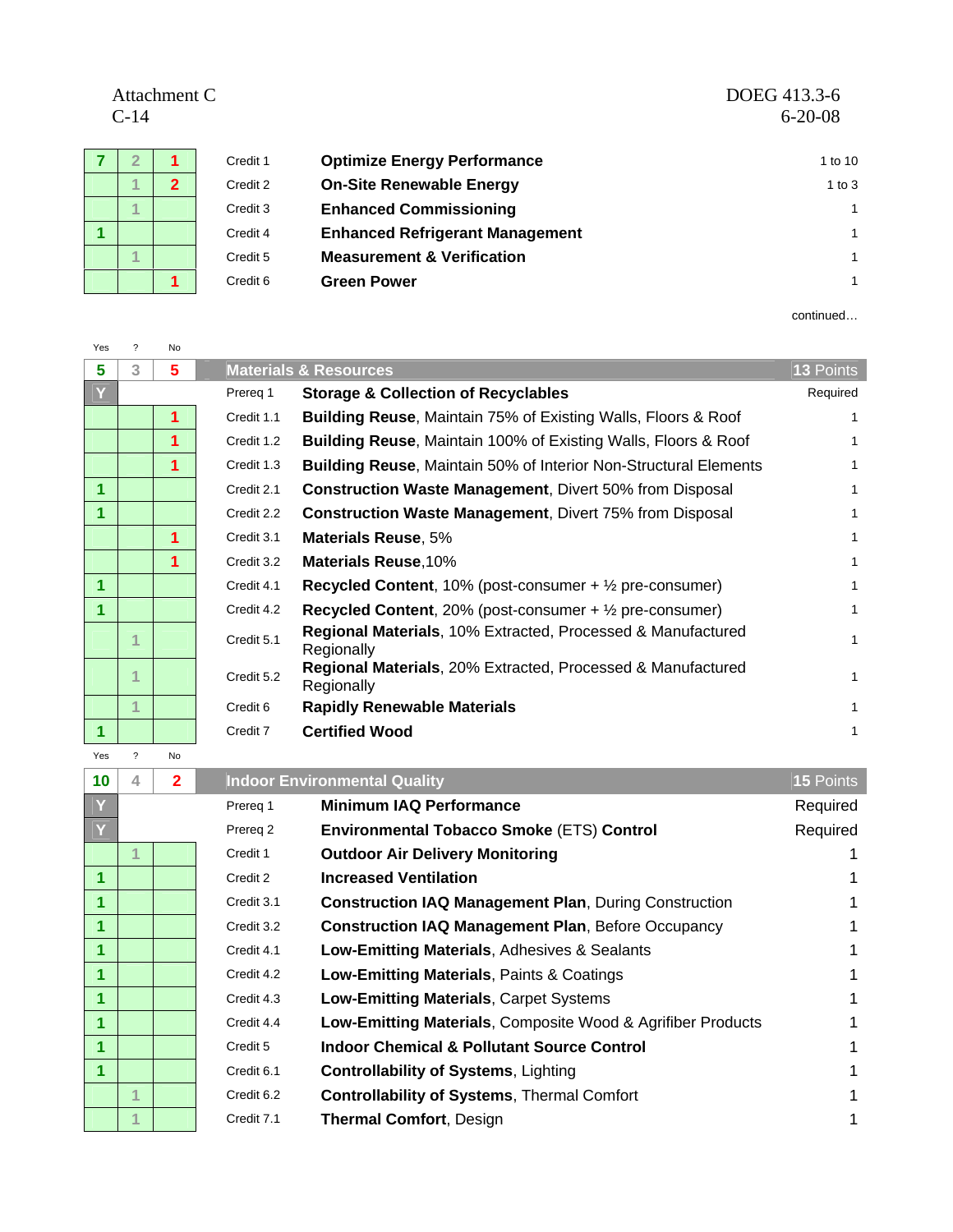|                      | $6 - 20 - 08$            | DOE G 413.3-6 |            |                                                     | Attachment C<br>$C-15$ (and $C-16$ ) |
|----------------------|--------------------------|---------------|------------|-----------------------------------------------------|--------------------------------------|
| $\blacktriangledown$ |                          |               | Credit 7.2 | Thermal Comfort, Verification                       |                                      |
|                      | 4                        |               | Credit 8.1 | Daylight & Views, Daylight 75% of Spaces            |                                      |
|                      |                          | 1             | Credit 8.2 | Daylight & Views, Views for 90% of Spaces           |                                      |
| Yes                  |                          | No            |            |                                                     |                                      |
|                      | 4                        |               |            | <b>Innovation &amp; Design Process</b>              | 5 Points                             |
|                      | $\overline{A}$           |               | Credit 1.1 | <b>Innovation in Design: Provide Specific Title</b> |                                      |
|                      | 4                        |               | Credit 1.2 | Innovation in Design: Provide Specific Title        |                                      |
|                      | 4                        |               | Credit 1.3 | <b>Innovation in Design: Provide Specific Title</b> |                                      |
|                      | 4.                       |               | Credit 1.4 | Innovation in Design: Provide Specific Title        | 1                                    |
| 1                    |                          |               | Credit 2   | <b>LEED<sup>®</sup></b> Accredited Professional     | 1                                    |
| Yes                  | $\overline{\phantom{0}}$ | No            |            |                                                     |                                      |
| 33                   | 21                       | 16            |            | <b>Project Totals (pre-certification estimates)</b> | 69 Points                            |

**Certified** 26-32 points **Silver** 33-38 points **Gold** 39-51 points **Platinum** 52-69 points